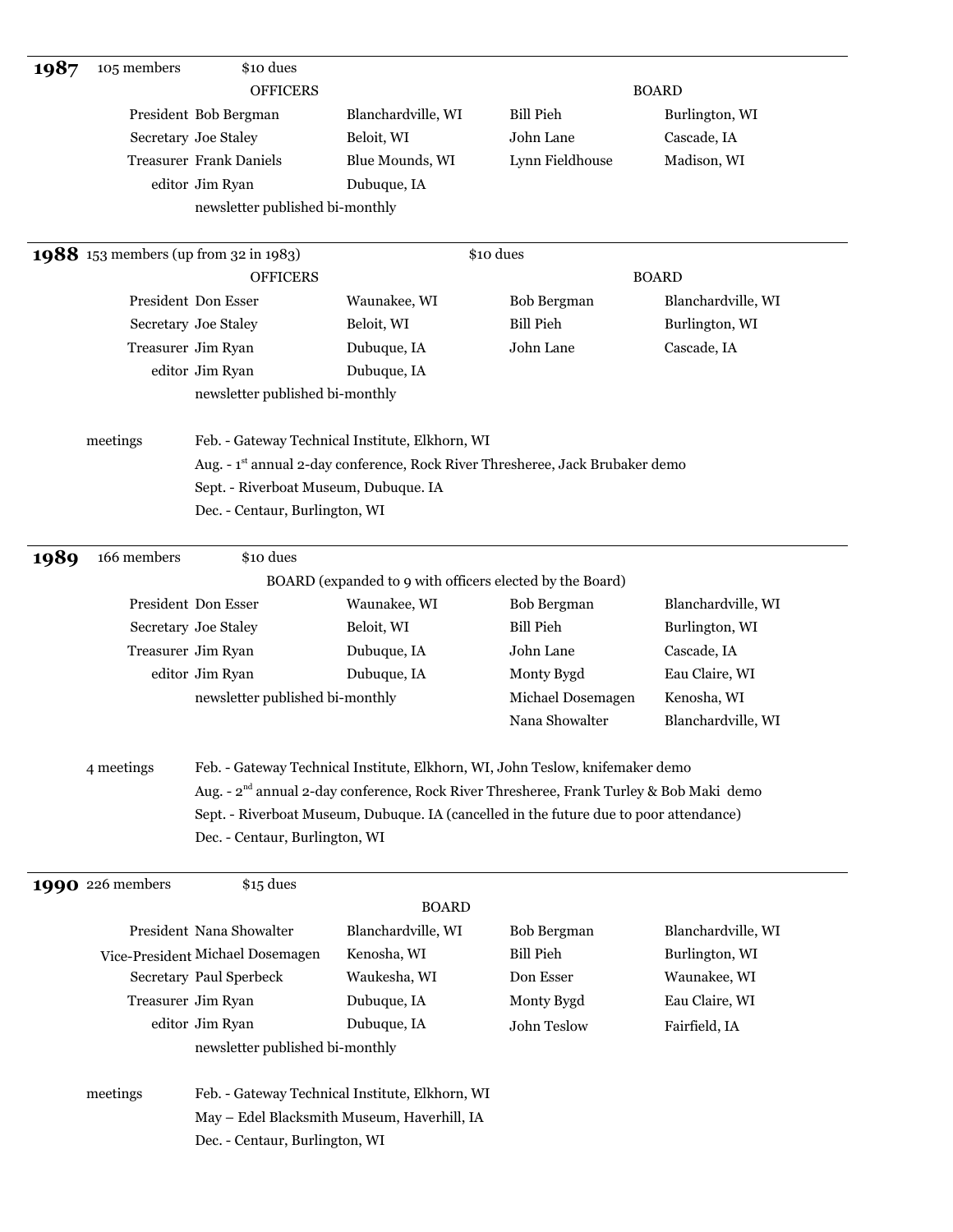|          | President Jeff Rasper                                                                          |                                 | <b>BOARD</b>                                    |                   |                |  |
|----------|------------------------------------------------------------------------------------------------|---------------------------------|-------------------------------------------------|-------------------|----------------|--|
|          |                                                                                                |                                 |                                                 |                   |                |  |
|          |                                                                                                |                                 | Milwaukee, WI                                   | Michael Dosemagen | Kenosha, WI    |  |
|          |                                                                                                | Vice-President Nana Showalter   | Blanchardville, WI                              | Monty Bygd        | Eau Claire, WI |  |
|          |                                                                                                | Secretary Harley Larson         | New Berlin, WI                                  | John Teslow       | Fairfield, IA  |  |
|          |                                                                                                | Treasurer Jim Ryan              | Dubuque, IA                                     | <b>Rich Cross</b> | Baxter, IA     |  |
|          |                                                                                                | editor Paul Sperbeck            | Waukesha, WI                                    |                   |                |  |
|          |                                                                                                | newsletter published bi-monthly |                                                 |                   |                |  |
| meetings |                                                                                                |                                 | Feb. - Gateway Technical Institute, Elkhorn, WI |                   |                |  |
|          |                                                                                                |                                 | April - Edel Blacksmith Museum, Haverhill, IA   |                   |                |  |
|          | Aug. - 1st summer conf. at Sauk Co. Fairgrounds, Baraboo, WI, Tom Latane & Mike Dosemagen demo |                                 |                                                 |                   |                |  |
|          |                                                                                                | Nov. - Centaur, Burlington, WI  |                                                 |                   |                |  |

UMBA Scholarship program announced, January 1991

| <b>1992</b> 156 members | \$15 dues                       |                                             |                                                                                              |               |
|-------------------------|---------------------------------|---------------------------------------------|----------------------------------------------------------------------------------------------|---------------|
|                         |                                 | <b>BOARD</b>                                |                                                                                              |               |
|                         | President Jeff Rasper           | Milwaukee, WI                               | Mike Dominas                                                                                 | Bassett, WI   |
|                         | Vice-President Nana Showalter   | Blanchardville, WI                          | Dave Hartwig                                                                                 | Northwood, IA |
|                         | Secretary Harley Larson         | New Berlin, WI                              | Dave Wilson                                                                                  | Racine, WI    |
|                         | Treasurer Mark Kinzelman        | Racine, WI                                  | <b>Rich Cross</b>                                                                            | Baxter, IA    |
|                         | editor Paul Sperbeck            | Waukesha, WI                                |                                                                                              |               |
|                         | newsletter published bi-monthly |                                             |                                                                                              |               |
| meetings                |                                 |                                             | Feb. - Gateway Technical Institute, Elkhorn, WI, (the last time at this site) Roy Bloom demo |               |
|                         |                                 | May - Edel Blacksmith Museum, Haverhill, IA |                                                                                              |               |
|                         |                                 |                                             | Aug. - Summer conf. at Sauk Co. Fairgrounds, Baraboo, WI, Clay Spencer demo                  |               |
|                         | Nov. - Centaur, Burlington, WI  |                                             |                                                                                              |               |
| <b>1993</b> 213 members | \$15 dues                       |                                             |                                                                                              |               |
|                         |                                 | <b>BOARD</b>                                |                                                                                              |               |
|                         | President Harley Larson         | New Berlin, WI                              | Michael Dosemagen                                                                            | Kenosha, WI   |
|                         | Vice-President Nana Showalter   | Blanchardville, WI                          | Dave Hartwig                                                                                 | Northwood, IA |
|                         | Secretary Jeff Rasper           | Milwaukee, WI                               | Dave Wilson                                                                                  | Racine, WI    |
|                         | <b>Treasurer Mike Dominas</b>   | Bassett, WI                                 | <b>Rich Cross</b>                                                                            | Baxter, IA    |
|                         | editor Paul Sperbeck            | Waukesha, WI                                |                                                                                              |               |
|                         | newsletter published bi-monthly |                                             |                                                                                              |               |
| meetings                |                                 |                                             | Feb. - Postville Blacksmith Shop, Blanchardville, WI, Jerry Hoffmann demo                    |               |
|                         |                                 |                                             | May - Morgan Valley Forge, Runnells, IA, Howard Clark & J.P. Miller demo                     |               |
|                         |                                 |                                             | Aug. - UMBACON 93 at Sauk Co. Fairgrounds, Baraboo, WI, Daryll Nelson demo                   |               |
|                         | Nov. - Centaur, Burlington, WI  |                                             |                                                                                              |               |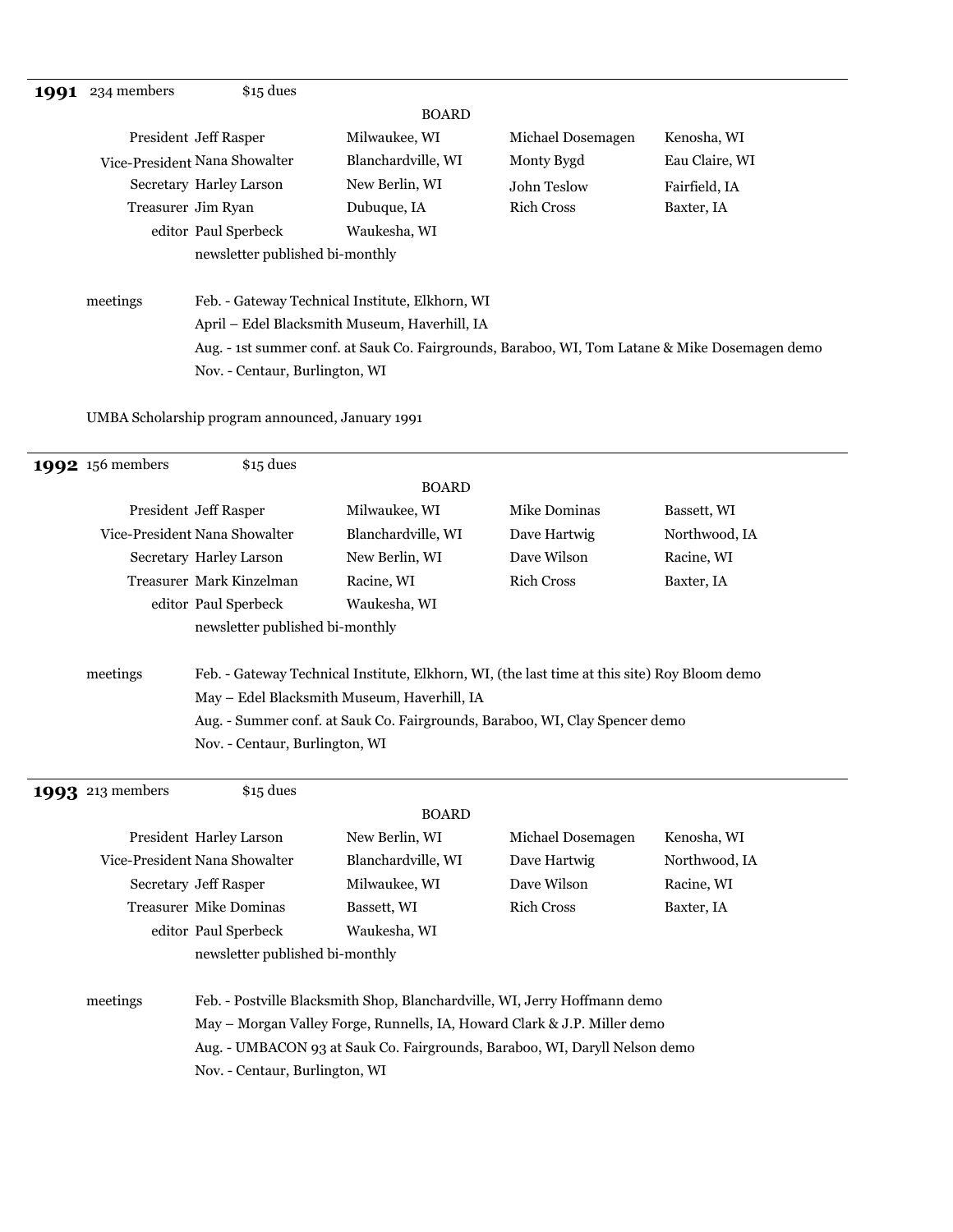| <b>1994</b> 229 members                                     | $$15$ dues                      |                                                                          |               |               |  |
|-------------------------------------------------------------|---------------------------------|--------------------------------------------------------------------------|---------------|---------------|--|
|                                                             |                                 | <b>BOARD</b>                                                             |               |               |  |
|                                                             | President Nana Showalter        | Blanchardville, WI                                                       | John W. Ford  | Tipton, IA    |  |
| Vice-President John Jordan                                  |                                 | Roscoe, IL                                                               | Dave Hartwig  | Northwood, IA |  |
|                                                             | Secretary Gary Gade             | Windsor, WI                                                              | Dave Wilson   | Racine, WI    |  |
|                                                             | <b>Treasurer Mike Dominas</b>   | Bassett, WI                                                              | Jeffery Davis | Edgerton, WI  |  |
|                                                             | editor Paul Sperbeck            | Waukesha, WI                                                             |               |               |  |
|                                                             | newsletter published bi-monthly |                                                                          |               |               |  |
| meetings                                                    |                                 | Feb. - Postville Blacksmith Shop, Blanchardville, WI, David Norrie demo  |               |               |  |
| May – Morgan Valley Forge, Runnells, IA, Clifton Ralph demo |                                 |                                                                          |               |               |  |
|                                                             |                                 | Aug. - UMBACON 94 at Sauk Co. Fairgrounds, Baraboo, WI, Thomas Ryan demo |               |               |  |
|                                                             |                                 | Nov. - Centaur, Burlington, WI, Roger Carlsen demo                       |               |               |  |

President Showalter announces effort to attain non-profit status.

| <b>1995</b> 161 members      | $$15$ dues                     |                                                                                  |                     |                  |
|------------------------------|--------------------------------|----------------------------------------------------------------------------------|---------------------|------------------|
|                              |                                | <b>BOARD</b>                                                                     |                     |                  |
|                              | President Mike Dominas         | Bassett, WI                                                                      | John W. Ford        | Tipton, IA       |
| Vice-President John Jordan   |                                | Roscoe, IL                                                                       | Jack Bragg          | Crystal Lake, IL |
|                              | Secretary Gary Gade            | Windsor, WI                                                                      | Paul Sperbeck       | Waukesha, WI     |
|                              | <b>Treasurer Jeffery Davis</b> | Edgerton, WI                                                                     | <b>Tony Vanagas</b> | Woodstock, IL    |
|                              |                                |                                                                                  | <b>Steve White</b>  | Monroe, IA       |
| Journal published bi-monthly |                                |                                                                                  |                     |                  |
| Journal editor               | Franklyn Garland               | Lyons, IL                                                                        |                     |                  |
|                              |                                |                                                                                  |                     |                  |
| meetings                     |                                | Feb. - Postville Blacksmith Shop, Blanchardville, WI, Toby Hickman demo          |                     |                  |
|                              |                                | May – Edel Blacksmith Museum, Haverhill, IA, Roger Lorance demo                  |                     |                  |
|                              |                                | Aug. - UMBACON 95 at Sauk Co. Fairgrounds, Baraboo, WI, Jay Burnham-Kidwell demo |                     |                  |
|                              | Nov. - Centaur, Burlington, WI |                                                                                  |                     |                  |
|                              |                                |                                                                                  |                     |                  |

March 1995 was the first time the newsletter called itself "The Journal".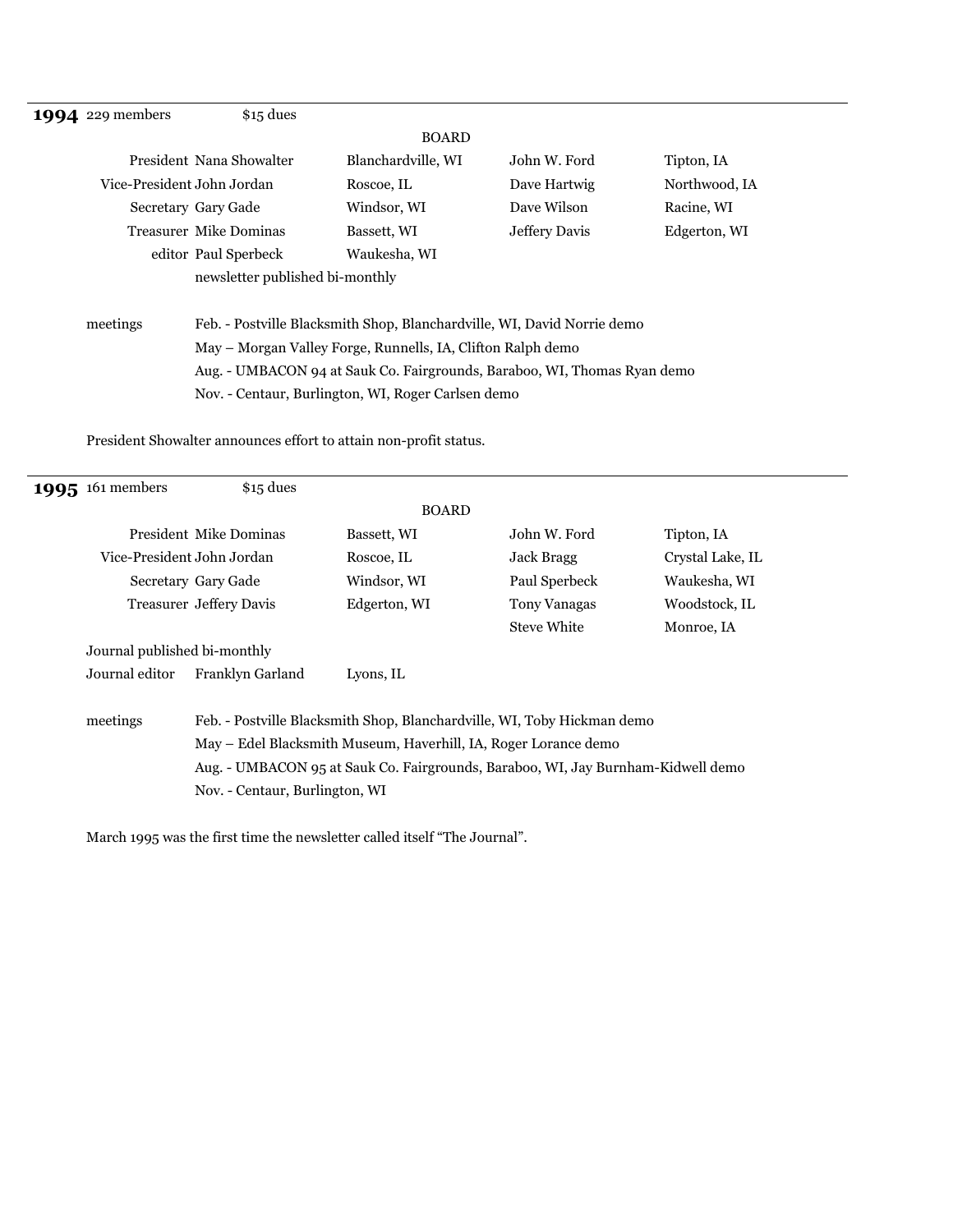#### **1996** 183 members \$15 dues

|                              |                                                                                                                                                  | <b>BOARD</b> |                     |                  |  |
|------------------------------|--------------------------------------------------------------------------------------------------------------------------------------------------|--------------|---------------------|------------------|--|
|                              | <b>President Mike Dominas</b>                                                                                                                    | Bassett, WI  | Dave Stasiak        | West Bend, WI    |  |
|                              | Vice-President John Jordan                                                                                                                       | Roscoe, IL   | Jack Bragg          | Crystal Lake, IL |  |
|                              | Secretary Gary Gade                                                                                                                              | Windsor, WI  | Paul Sperbeck       | Waukesha, WI     |  |
|                              | <b>Treasurer Jeffery Davis</b>                                                                                                                   | Edgerton, WI | <b>Tony Vanagas</b> | Woodstock, IL    |  |
|                              |                                                                                                                                                  |              | <b>Steve White</b>  | Monroe, IA       |  |
| Journal published bi-monthly |                                                                                                                                                  |              |                     |                  |  |
| Journal editor               | Franklyn Garland                                                                                                                                 | Lyons, IL    |                     |                  |  |
| meetings                     | Mar. - Postville Blacksmith Shop, Blanchardville, WI, Robb Gunter demo<br>May - UMBACON, Edel Blacksmith Museum, Haverhill, IA, Dave Wilson demo |              |                     |                  |  |
|                              | Aug. - UMBACON 96 at Sauk Co. Fairgrounds, Baraboo, WI, Brad Silverberg demo                                                                     |              |                     |                  |  |

Nov. - Centaur, Burlington, WI

First UMBA website: http://www.mcs.net/~umba Voted to incorporate at Nov. meeting

| <b>1997</b> 232 members      | $$15$ dues                    |                                                       |                                                                                                                                                  |                |
|------------------------------|-------------------------------|-------------------------------------------------------|--------------------------------------------------------------------------------------------------------------------------------------------------|----------------|
|                              |                               | <b>BOARD</b>                                          |                                                                                                                                                  |                |
|                              | President Jim Ribordy         | South Beloit, IL                                      | Dave Stasiak                                                                                                                                     | West Bend, WI  |
| Vice-President Jack Bragg    |                               | Crystal Lake, IL                                      | Mike Dominas                                                                                                                                     | Bassett, WI    |
|                              | Secretary Paul Sperbeck       | Waukesha, WI                                          | <b>Steve White</b>                                                                                                                               | Monroe, IA     |
|                              | <b>Treasurer Tony Vanagas</b> | Woodstock, IL                                         | Joe Staley                                                                                                                                       | Beloit, WI     |
|                              |                               |                                                       | Harley Larson                                                                                                                                    | New Berlin, WI |
| Journal published bi-monthly |                               |                                                       |                                                                                                                                                  |                |
| Journal editor               | <b>Steve White</b>            | Monroe, IA                                            |                                                                                                                                                  |                |
| meetings                     |                               |                                                       | Mar. - Postville Blacksmith Shop, Blanchardville, WI, Mike Boone demo<br>May – UMBACON, Edel Blacksmith Museum, Haverhill, IA, Gary Jameson demo |                |
|                              |                               |                                                       | Aug. - UMBACON, Sauk Co. Fairgrounds, Baraboo, WI, Joe Anderson demo                                                                             |                |
|                              |                               |                                                       |                                                                                                                                                  |                |
|                              |                               | Nov. - UMBACON, Centaur, Burlington, WI, member demos |                                                                                                                                                  |                |
|                              |                               |                                                       | UMBA partners with Illinois Valley and Indiana Blacksmith Associations to sponsor the 1 <sup>st</sup> Biennial                                   |                |
|                              |                               | <b>Upper Midwest Blacksmithing Conference</b>         |                                                                                                                                                  |                |

Grand opening of UMBA video lending library announced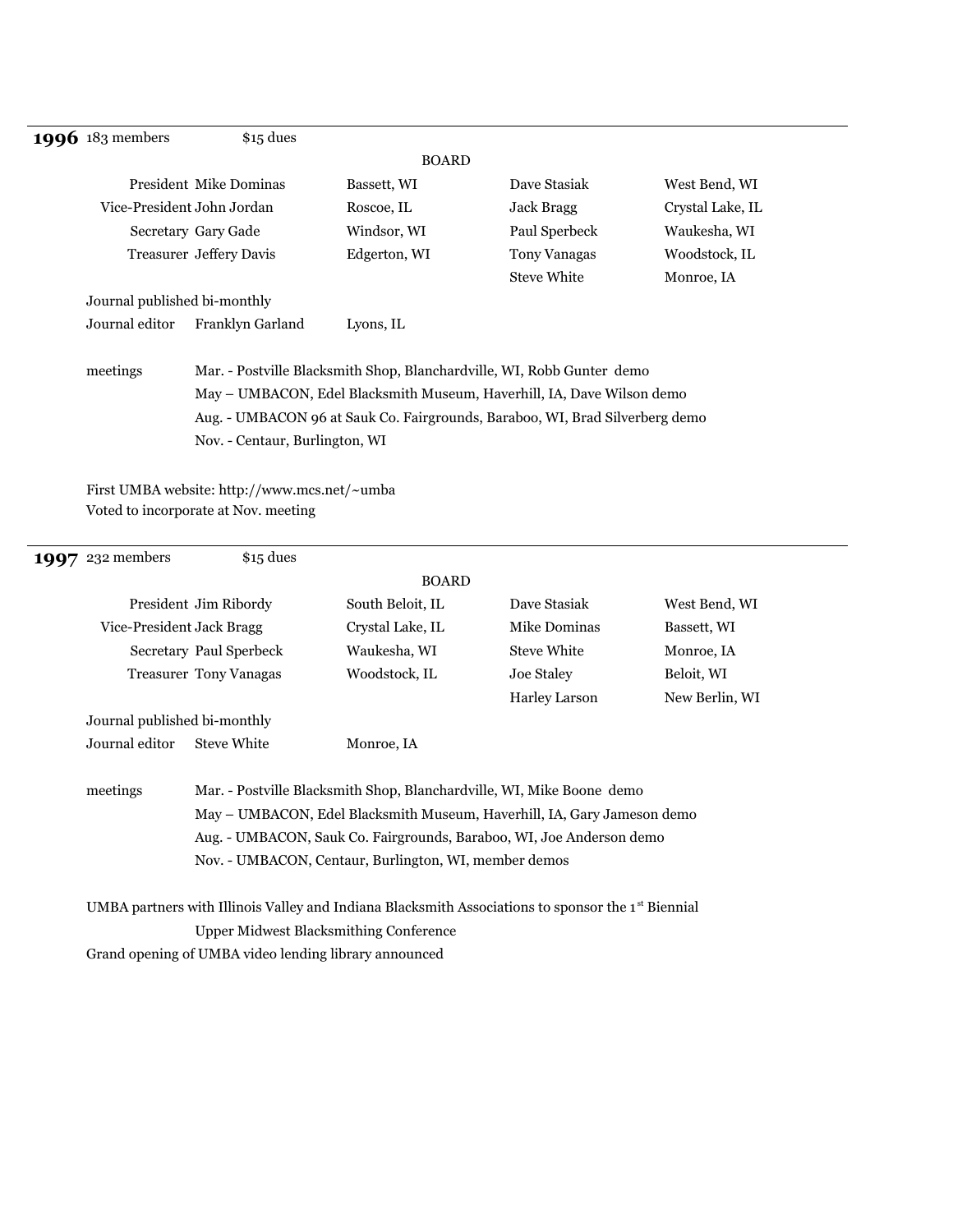| 1998 253 members                                                                                                                                                                                                                             | $$15$ dues                    |                  |                      |                |  |  |  |                                                                   |  |  |
|----------------------------------------------------------------------------------------------------------------------------------------------------------------------------------------------------------------------------------------------|-------------------------------|------------------|----------------------|----------------|--|--|--|-------------------------------------------------------------------|--|--|
|                                                                                                                                                                                                                                              |                               | <b>BOARD</b>     |                      |                |  |  |  |                                                                   |  |  |
|                                                                                                                                                                                                                                              | President Jim Ribordy         | South Beloit, IL | Dave Stasiak         | West Bend, WI  |  |  |  |                                                                   |  |  |
| Vice-President Jack Bragg                                                                                                                                                                                                                    |                               | Crystal Lake, IL | Mike Rocca           | Tipton, IA     |  |  |  |                                                                   |  |  |
|                                                                                                                                                                                                                                              | Secretary Paul Sperbeck       | Waukesha, WI     | <b>Steve White</b>   | Monroe, IA     |  |  |  |                                                                   |  |  |
|                                                                                                                                                                                                                                              | <b>Treasurer Tony Vanagas</b> | Woodstock, IL    | Joe Staley           | Beloit, WI     |  |  |  |                                                                   |  |  |
|                                                                                                                                                                                                                                              |                               |                  | <b>Harley Larson</b> | New Berlin, WI |  |  |  |                                                                   |  |  |
| Journal published bi-monthly                                                                                                                                                                                                                 |                               |                  |                      |                |  |  |  |                                                                   |  |  |
| Journal editor                                                                                                                                                                                                                               | <b>Steve White</b>            | Monroe, IA       |                      |                |  |  |  |                                                                   |  |  |
| meetings<br>Feb. - UMBACON, Postville Blacksmith Shop, Blanchardville, WI, Beau Hickory demo<br>May – UMBACON, Edel Blacksmith Museum, Haverhill, IA, Bob Patrick demo<br>Aug. - UMBACON, Sauk Co. Fairgrounds, Baraboo, WI, Jim Batson demo |                               |                  |                      |                |  |  |  |                                                                   |  |  |
|                                                                                                                                                                                                                                              |                               |                  |                      |                |  |  |  | Nov. - UMBA Winter Meeting, Centaur, Burlington, WI, member demos |  |  |

New web address: www.execpc.com/~forge

| <b>1999</b> 261 members      | $$15$ dues                                                                                                                                                           |                   |                     |                |  |
|------------------------------|----------------------------------------------------------------------------------------------------------------------------------------------------------------------|-------------------|---------------------|----------------|--|
|                              |                                                                                                                                                                      | <b>BOARD</b>      |                     |                |  |
|                              | President Jack Bragg                                                                                                                                                 | Crystal Lake, IL  | <b>Ed Coralline</b> | Waukesha, WI   |  |
|                              | Vice-President Jim Ribordy                                                                                                                                           | South Beloit, IL  | Dan Nauman          | Kewaskum, WI   |  |
|                              | Secretary Mike Rocca                                                                                                                                                 | Tipton, IA        | Joe Staley          | Beloit, WI     |  |
|                              | <b>Treasurer Tony Vanagas</b>                                                                                                                                        | Woodstock, IL     | Harley Larson       | New Berlin, WI |  |
|                              | Librarian Steve Hackbarth                                                                                                                                            | Merrimac, WI      |                     |                |  |
| Journal published bi-monthly |                                                                                                                                                                      |                   |                     |                |  |
| Journal editor               | Deanna Tanneberg                                                                                                                                                     | North Freedom, WI |                     |                |  |
| meetings                     | Feb. - UMBA Winter Conference, RD Systems, South Beloit, IL, David Thompson demo<br>May – UMBA Spring Meeting, Edel Blacksmith Museum, Haverhill, IA, Walt Hull demo |                   |                     |                |  |

Aug. - UMBA Summer Conference, Sauk Co. Fairgrounds, Baraboo, WI, Dorothy Stiegler demo Nov. - UMBA Winter Meeting, Centaur, Burlington, WI, member demos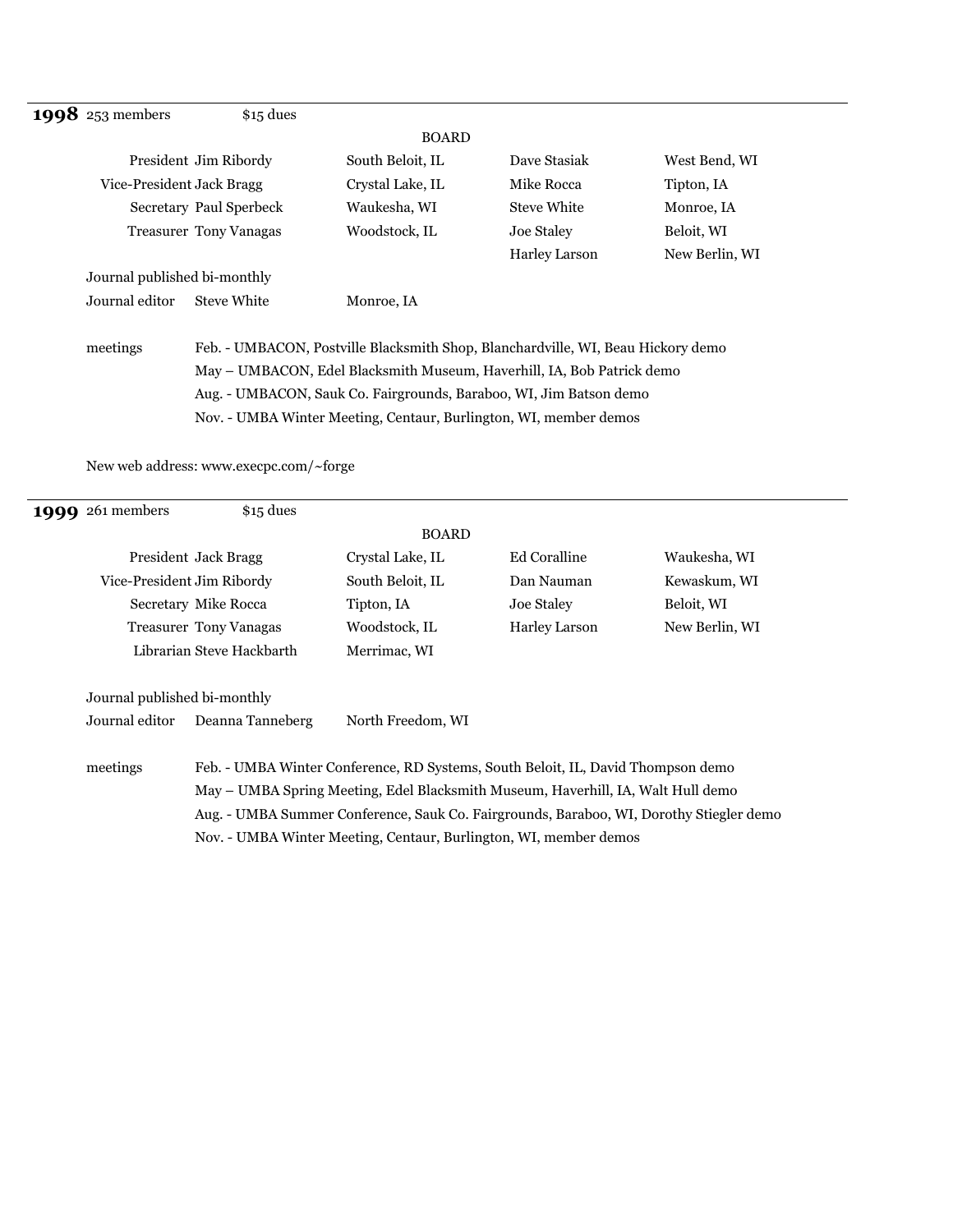| <b>2000</b> ? members        | $$15$ dues                                                                             |                                                                          |              |              |  |  |
|------------------------------|----------------------------------------------------------------------------------------|--------------------------------------------------------------------------|--------------|--------------|--|--|
|                              |                                                                                        | <b>BOARD</b>                                                             |              |              |  |  |
|                              | President Jack Bragg                                                                   | Crystal Lake, IL                                                         | Ed Coralline | Waukesha, WI |  |  |
|                              | Vice-President John Biewer                                                             | Winthrop Harbor, IL                                                      | Dan Nauman   | Kewaskum, WI |  |  |
|                              | Secretary Jim Ribordy                                                                  | South Beloit, IL                                                         | Mike Rocca   | Tipton, IA   |  |  |
|                              | <b>Treasurer Tony Vanagas</b>                                                          | Woodstock, IL                                                            | Jim Handzel  | Palatine, IL |  |  |
|                              | Librarian Steve Hackbarth                                                              | Merrimac, WI                                                             |              |              |  |  |
| Journal published bi-monthly |                                                                                        |                                                                          |              |              |  |  |
| Journal editor               | Peter Larson                                                                           | New Berlin, WI                                                           |              |              |  |  |
| meetings                     | Feb. - UMBA Winter Conference, RD Systems, South Beloit, IL, Peter Ross demo           |                                                                          |              |              |  |  |
|                              | May – UMBACON Spring Conference, Edel Blacksmith Museum, Haverhill, IA, Jeff Mohr demo |                                                                          |              |              |  |  |
|                              |                                                                                        | Aug. - UMBACON 2000, Sauk Co. Fairgrounds, Baraboo, WI, Doug Merkel demo |              |              |  |  |

Nov. - UMBA Winter Meeting, Centaur, Burlington, WI, member demos

Video library starts selling copies instead of loaning tapes. 501c3 non-profit status received.

| <b>2001</b> ? members        | $$15$ dues             |                                                                                        |                     |                                                                                              |
|------------------------------|------------------------|----------------------------------------------------------------------------------------|---------------------|----------------------------------------------------------------------------------------------|
|                              |                        | <b>BOARD</b>                                                                           |                     |                                                                                              |
|                              | President Jim Ribordy  | South Beloit, IL                                                                       | Joe Staley          | Beloit, WI                                                                                   |
| Vice-President John Biewer   |                        | Winthrop Harbor, IL                                                                    | Dan Nauman          | Kewaskum, WI                                                                                 |
|                              | Secretary Ed Coralline | Waukesha, WI                                                                           | Janice Rivest Koza  | Spring Grove, IL                                                                             |
|                              | Treasurer Mike Rocca   | Tipton, IA                                                                             | Jim Handzel         | Palatine, IL                                                                                 |
|                              |                        |                                                                                        | Jack Bragg          | Crystal Lake, IL                                                                             |
|                              |                        |                                                                                        | <b>Tony Vanagas</b> | Woodstock, IL                                                                                |
| Journal published bi-monthly |                        |                                                                                        |                     |                                                                                              |
| Journal editor               | Peter Larson           | New Berlin, WI                                                                         |                     |                                                                                              |
|                              |                        |                                                                                        |                     |                                                                                              |
| meetings                     |                        | Feb. - UMBA Winter Conference, RD Systems, South Beloit, IL, Doug Hendricks demo       |                     |                                                                                              |
|                              |                        |                                                                                        |                     | May – UMBACON Spring Conference, Edel Blacksmith Museum, Haverhill, IA, Jonathan Nedbor demo |
|                              |                        | Aug. - UMBA Summer Conference, Sauk Co. Fairgrounds, Baraboo, WI, Charles Orlando demo |                     |                                                                                              |
|                              |                        | Nov. - UMBA Winter Meeting, Centaur, Burlington, WI, member demos                      |                     |                                                                                              |
|                              |                        |                                                                                        |                     |                                                                                              |

New web address: http://www.umbaonline.org Video sales turned over to Roger Degner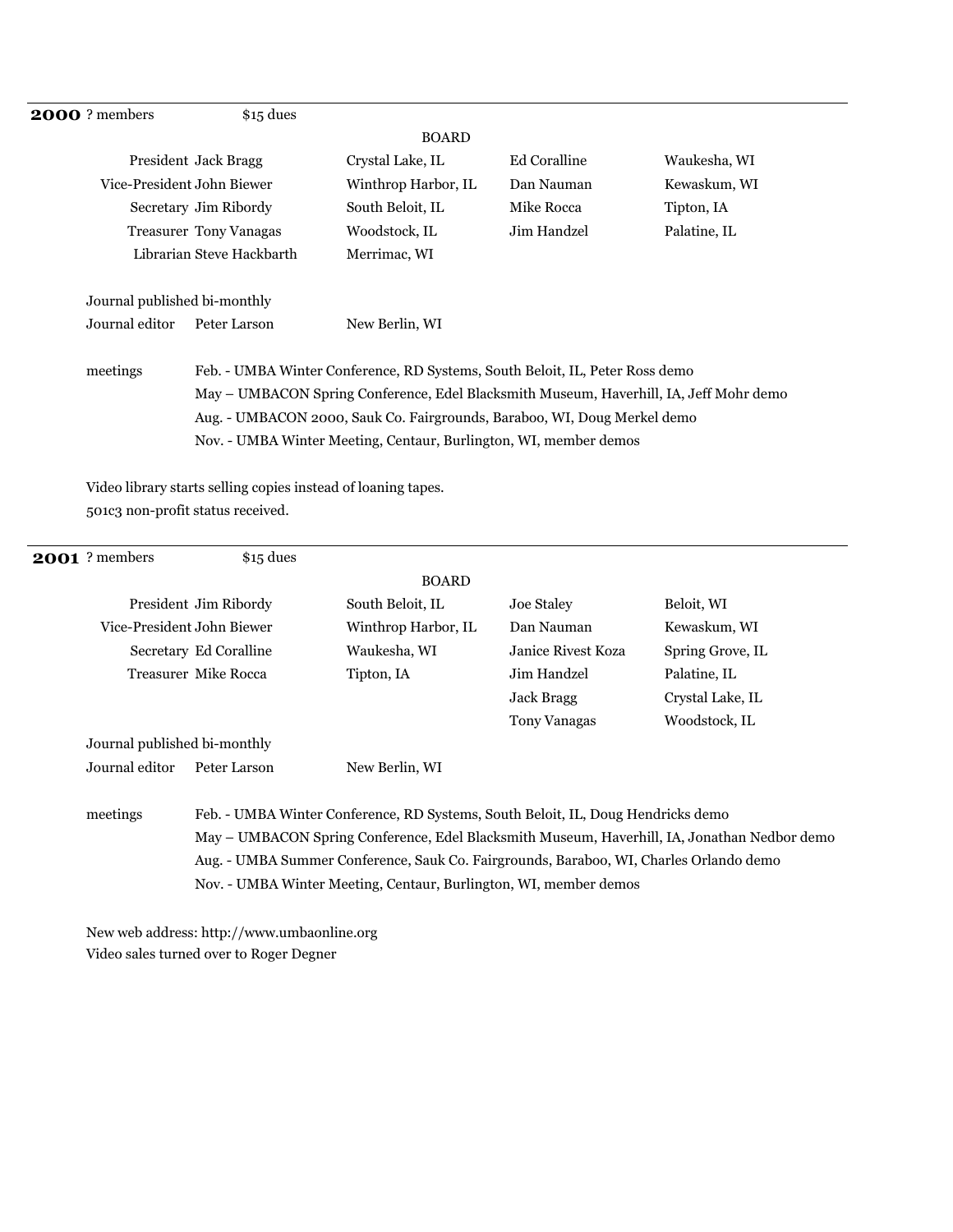| <b>2002</b> 260 members      | $$15$ dues                                                                                                                                                                                                                                     |                                                                   |                        |                  |  |
|------------------------------|------------------------------------------------------------------------------------------------------------------------------------------------------------------------------------------------------------------------------------------------|-------------------------------------------------------------------|------------------------|------------------|--|
|                              |                                                                                                                                                                                                                                                | <b>BOARD</b>                                                      |                        |                  |  |
|                              | President John Biewer                                                                                                                                                                                                                          | Winthrop Harbor, IL                                               | Jim Ribordy            | South Beloit, IL |  |
| Vice-President Joe Staley    |                                                                                                                                                                                                                                                | Beloit, WI                                                        | <b>Michael Garrett</b> | Helenville, WI   |  |
|                              | Secretary Mike Rocca                                                                                                                                                                                                                           | Tipton, IA                                                        | Janice Koza            | Spring Grove, IL |  |
|                              | Treasurer James Enloe                                                                                                                                                                                                                          | Green Bay, WI                                                     | Jim Handzel            | Palatine, IL     |  |
|                              |                                                                                                                                                                                                                                                |                                                                   | <b>Tony Vanagas</b>    | Woodstock, IL    |  |
| Journal published bi-monthly |                                                                                                                                                                                                                                                |                                                                   |                        |                  |  |
| Journal editor               | <b>Steve White</b>                                                                                                                                                                                                                             | Newton, IA                                                        |                        |                  |  |
| meetings                     | Feb. - UMBA Winter Conference, RD Systems, South Beloit, IL, Roger Lorance demo<br>May - Spring Meeting, Edel Blacksmith Museum, Haverhill, IA, Jack Brubaker demo<br>Aug. - UMBACON '02, Sauk Co. Fairgrounds, Baraboo, WI, Craig Kaviar demo |                                                                   |                        |                  |  |
|                              |                                                                                                                                                                                                                                                |                                                                   |                        |                  |  |
|                              |                                                                                                                                                                                                                                                |                                                                   |                        |                  |  |
|                              |                                                                                                                                                                                                                                                | Nov. - UMBA Winter Meeting, Centaur, Burlington, WI, member demos |                        |                  |  |

| <b>2003</b> 319 members      | $$15$ dues            |                                                                                           |                        |                  |
|------------------------------|-----------------------|-------------------------------------------------------------------------------------------|------------------------|------------------|
|                              |                       | <b>BOARD</b>                                                                              |                        |                  |
|                              | President John Biewer | Winthrop Harbor, IL                                                                       | Jim Ribordy            | South Beloit, IL |
| Vice-President Joe Staley    |                       | Beloit, WI                                                                                | <b>Michael Garrett</b> | Helenville, WI   |
|                              | Secretary James Enloe | Green Bay, WI                                                                             | Janice Koza            | Spring Grove, IL |
|                              | Treasurer Mike Rocca  | Tipton, IA                                                                                | Jeff Benson            | Green Bay, WI    |
|                              |                       |                                                                                           | <b>Tony Vanagas</b>    | Woodstock, IL    |
| Journal published bi-monthly |                       |                                                                                           |                        |                  |
| Journal editor               | <b>Steve White</b>    | Killduff, IA                                                                              |                        |                  |
| meetings                     |                       | Feb. - UMBA Winter Conference, Ribordy Blacksmith Shop, South Beloit, IL, Bob Tuftee demo |                        |                  |
|                              |                       | May – Spring Meeting, Edel Blacksmith Museum, Haverhill, IA, Roger Carlsen demo           |                        |                  |
|                              |                       | Aug. - UMBACON Summer Conference, Sauk Co. Fairgrounds, Baraboo, WI, Bob Bergman demo     |                        |                  |
|                              |                       | Nov. - UMBA Winter Meeting, Centaur, Burlington, WI, member demos                         |                        |                  |

Centaur/UMBA Blacksmith Clinics begin.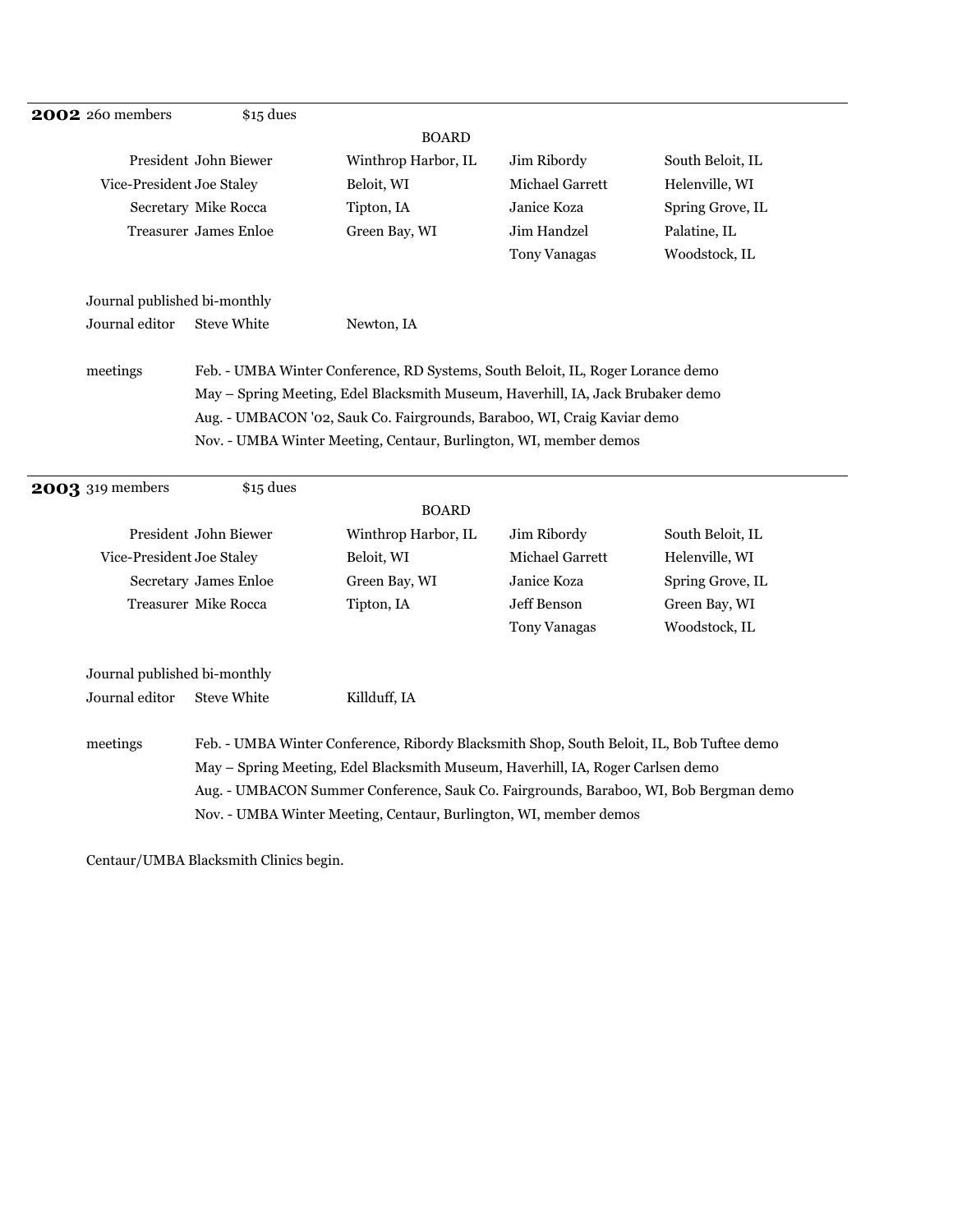# **2004** 353 members \$15 dues

#### BOARD

|                              | President John Biewer | Winthrop Harbor, IL                                                                                                                                                                                                                                                                                                          | Jim Ribordy            | South Beloit, IL |
|------------------------------|-----------------------|------------------------------------------------------------------------------------------------------------------------------------------------------------------------------------------------------------------------------------------------------------------------------------------------------------------------------|------------------------|------------------|
| Vice-President Joe Staley    |                       | Beloit, WI                                                                                                                                                                                                                                                                                                                   | <b>Michael Garrett</b> | Helenville, WI   |
|                              | Secretary James Enloe | Green Bay, WI                                                                                                                                                                                                                                                                                                                | <b>Bob Tuftee</b>      | Bettendorf, IA   |
|                              | Treasurer Mike Rocca  | Tipton, IA                                                                                                                                                                                                                                                                                                                   | Jeff Benson            | Green Bay, WI    |
|                              |                       |                                                                                                                                                                                                                                                                                                                              | Kel Wetzel             | Wind Lake, WI    |
| Journal published bi-monthly |                       |                                                                                                                                                                                                                                                                                                                              |                        |                  |
| Journal editor               | <b>Steve White</b>    | Killduff, IA                                                                                                                                                                                                                                                                                                                 |                        |                  |
| meetings                     |                       | $Jan - 1st$ annual business meeting and dinner, South Beloit<br>Feb. - UMBA Winter Conference, Ribordy Blacksmith Shop, South Beloit, IL, Steve White demo<br>May - Spring Meeting, Edel Blacksmith Museum, Haverhill, IA, Nathan Robertson demo<br>Aug. - UMBACON '04, Sauk Co. Fairgrounds, Baraboo, WI, George Dixon demo |                        |                  |
|                              |                       | Nov. - UMBA Winter Meeting, Centaur, Burlington, WI, member demos                                                                                                                                                                                                                                                            |                        |                  |

Plans made to acquire what would become the teaching trailer.

| 2005 375 members             | $$15$ dues                                                                               |                                                                                                             |                   |                     |  |  |
|------------------------------|------------------------------------------------------------------------------------------|-------------------------------------------------------------------------------------------------------------|-------------------|---------------------|--|--|
|                              |                                                                                          | <b>BOARD</b>                                                                                                |                   |                     |  |  |
|                              | President Joe Staley                                                                     | Beloit, WI                                                                                                  | John Biewer       | Winthrop Harbor, IL |  |  |
| Vice-President Jeff Benson   |                                                                                          | Green Bay, WI                                                                                               | Michael Garrett   | Helenville, WI      |  |  |
|                              | Secretary Jim Ribordy                                                                    | South Beloit, IL                                                                                            | <b>Bob Tuftee</b> | Bettendorf, IA      |  |  |
|                              | <b>Treasurer Mike Rocca</b>                                                              | Tipton, IA                                                                                                  | <b>Rick Lenz</b>  | Burlington, WI      |  |  |
|                              |                                                                                          |                                                                                                             | Kel Wetzel        | Wind Lake, WI       |  |  |
| Journal published bi-monthly |                                                                                          |                                                                                                             |                   |                     |  |  |
| Journal editor               | <b>Steve White</b>                                                                       | Killduff, IA                                                                                                |                   |                     |  |  |
| meetings                     |                                                                                          | Jan – Winter membership meeting and dinner, Centaur.                                                        |                   |                     |  |  |
|                              |                                                                                          | Feb. - UMBA Winter Conference, Ribordy Blacksmith Shop, South Beloit, IL, Mike Garrett demo                 |                   |                     |  |  |
|                              | May - UMBA Spring Conference, Edel Blacksmith Museum, Haverhill, IA, Don Asbee demo      |                                                                                                             |                   |                     |  |  |
|                              | Aug. - UMBACON Summer Conference, Thresherman's Park, Edgerton, WI, Steve Hackbarth demo |                                                                                                             |                   |                     |  |  |
|                              |                                                                                          | Nov. - UMBA Winter Meeting, Centaur, Burlington, WI, Brian Cheshire & Nathan Robertson demos                |                   |                     |  |  |
|                              |                                                                                          | Formalized a relationship with Rock River Thresherman's Association to staff their smithy with UMBA members |                   |                     |  |  |
|                              | for the Labor Day Thresheree.                                                            |                                                                                                             |                   |                     |  |  |
|                              |                                                                                          | UMBA's Tool and Teaching Trailer arrives, the Board creates a wish list to outfit it with tools.            |                   |                     |  |  |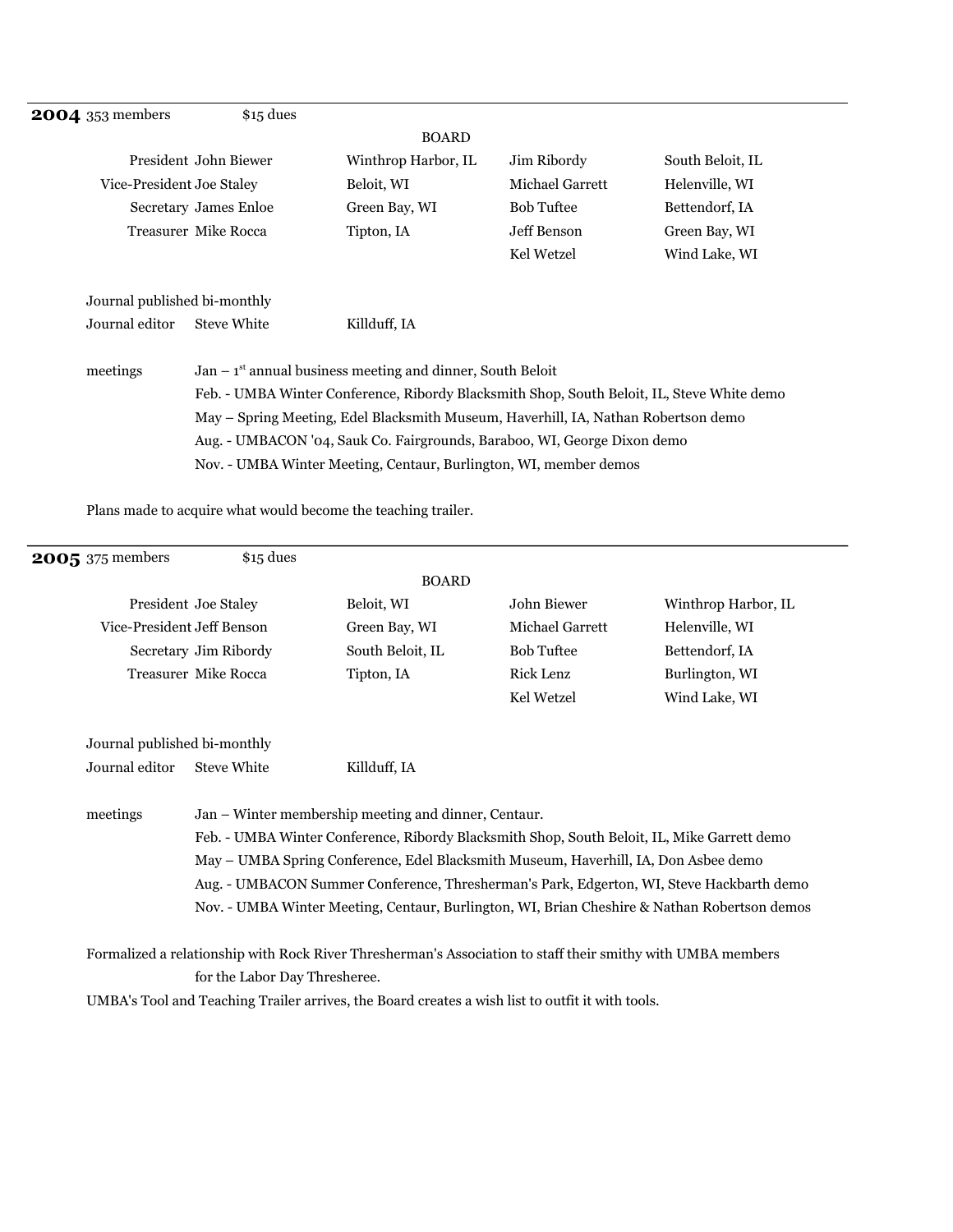| <b>2006</b> 238 members      | \$20 dues                                                                 |                   |                                                                          |                                                                                                       |  |
|------------------------------|---------------------------------------------------------------------------|-------------------|--------------------------------------------------------------------------|-------------------------------------------------------------------------------------------------------|--|
|                              |                                                                           | <b>BOARD</b>      |                                                                          |                                                                                                       |  |
|                              | President Joe Staley                                                      | Beloit, WI        | Joe Brannum                                                              | Loves Park, IL                                                                                        |  |
| Vice-President Bob Tuftee    |                                                                           | Bettendorf, IA    | Michael Garrett                                                          | Helenville, WI                                                                                        |  |
|                              | Secretary Keane Paradiso                                                  | Marengo, IL       | Carl Syburg                                                              | Waukesha, WI                                                                                          |  |
|                              | Treasurer Mike Rocca                                                      | Tipton, IA        | Rick Lenz                                                                | Burlington, WI                                                                                        |  |
|                              |                                                                           |                   | Kel Wetzel                                                               | Wind Lake, WI                                                                                         |  |
|                              |                                                                           | <b>VOLUNTEERS</b> |                                                                          |                                                                                                       |  |
| Video librarian Roger Degner |                                                                           | Franklin, MN      |                                                                          |                                                                                                       |  |
| <b>UMBA</b> sales            | Kathy Lauenstein                                                          | Colgate, WI       |                                                                          |                                                                                                       |  |
| UMBA membership Sean White   |                                                                           | Gurnee, IL        |                                                                          |                                                                                                       |  |
| Journal editor               | <b>Steve White</b>                                                        | Killduff, IA      |                                                                          |                                                                                                       |  |
| Journal published bi-monthly |                                                                           |                   |                                                                          |                                                                                                       |  |
|                              |                                                                           |                   |                                                                          |                                                                                                       |  |
| meetings                     |                                                                           |                   | Jan – Winter membership meeting and dinner, Country Kitchen, Beloit, WI. |                                                                                                       |  |
|                              | Feb. - UMBA Winter Meeting, BR Amon & Sons, Elkhorn, WI, Tom Latane' demo |                   |                                                                          |                                                                                                       |  |
|                              |                                                                           |                   |                                                                          | May – UMBA Spring Conf., Edel Blacksmith Museum, Haverhill, IA, J <del>ohn Loken demo</del> CANCELLED |  |

Aug. - UMBACON 2006, Thresherman's Park, Edgerton, WI, Mark & Mindy Gardner demo

Nov. - UMBA Winter Meeting, Centaur, Burlington, WI, member demos

| <b>2007</b> 317 members      | \$20 dues                      |                                                                                           |                  |                 |
|------------------------------|--------------------------------|-------------------------------------------------------------------------------------------|------------------|-----------------|
|                              |                                | <b>BOARD</b>                                                                              |                  |                 |
|                              | President Carl Syburg          | Waukesha, WI                                                                              | Joe Brannum      | Loves Park, IL  |
|                              | Vice-President Michael Garrett | Helenville, WI                                                                            | Keane Paradiso   | Marengo, IL     |
|                              | Secretary Pat Nowak            | Beloit, WI                                                                                | Ron Hilkin       | St. Donatus, IA |
|                              | Treasurer Mike Rocca           | Tipton, IA                                                                                | <b>Rick Lenz</b> | Burlington, WI  |
|                              |                                |                                                                                           | Chris Hubbard    | Dekalb, IL      |
|                              |                                | <b>VOLUNTEERS</b>                                                                         |                  |                 |
| Video librarian Roger Degner |                                | Franklin, MN                                                                              |                  |                 |
| Book librarian Joe Brannum   |                                | Loves Park, IL                                                                            |                  |                 |
| <b>UMBA</b> sales            | Kathy Lauenstein               | Colgate, WI                                                                               |                  |                 |
| UMBA membership Sean White   |                                | Gurnee, IL                                                                                |                  |                 |
| Journal editors Steve White  |                                | Killduff, IA                                                                              |                  |                 |
|                              | Ken Nelson                     | Pittsville, WI                                                                            |                  |                 |
| Journal published bi-monthly |                                |                                                                                           |                  |                 |
|                              |                                |                                                                                           |                  |                 |
| meetings                     |                                | Jan – Winter membership meeting and dinner, Country Kitchen, Beloit, WH. CANCELLED        |                  |                 |
|                              |                                | Feb. - UMBA Winter Meeting, Ribordy Blacksmith Shop, South Beloit, IL, Bob Alexander demo |                  |                 |
|                              |                                | May - UMBA Spring Meeting, Edel Blacksmith Museum, Haverhill, IA, Tal Harris demo         |                  |                 |
|                              |                                | Aug. - UMBACON 2006, Thresherman's Park, Edgerton, WI, Monty Bygd demo                    |                  |                 |
|                              |                                | Nov. - UMBA Winter Meeting, Centaur, Burlington, WI, member demos                         |                  |                 |
|                              |                                |                                                                                           |                  |                 |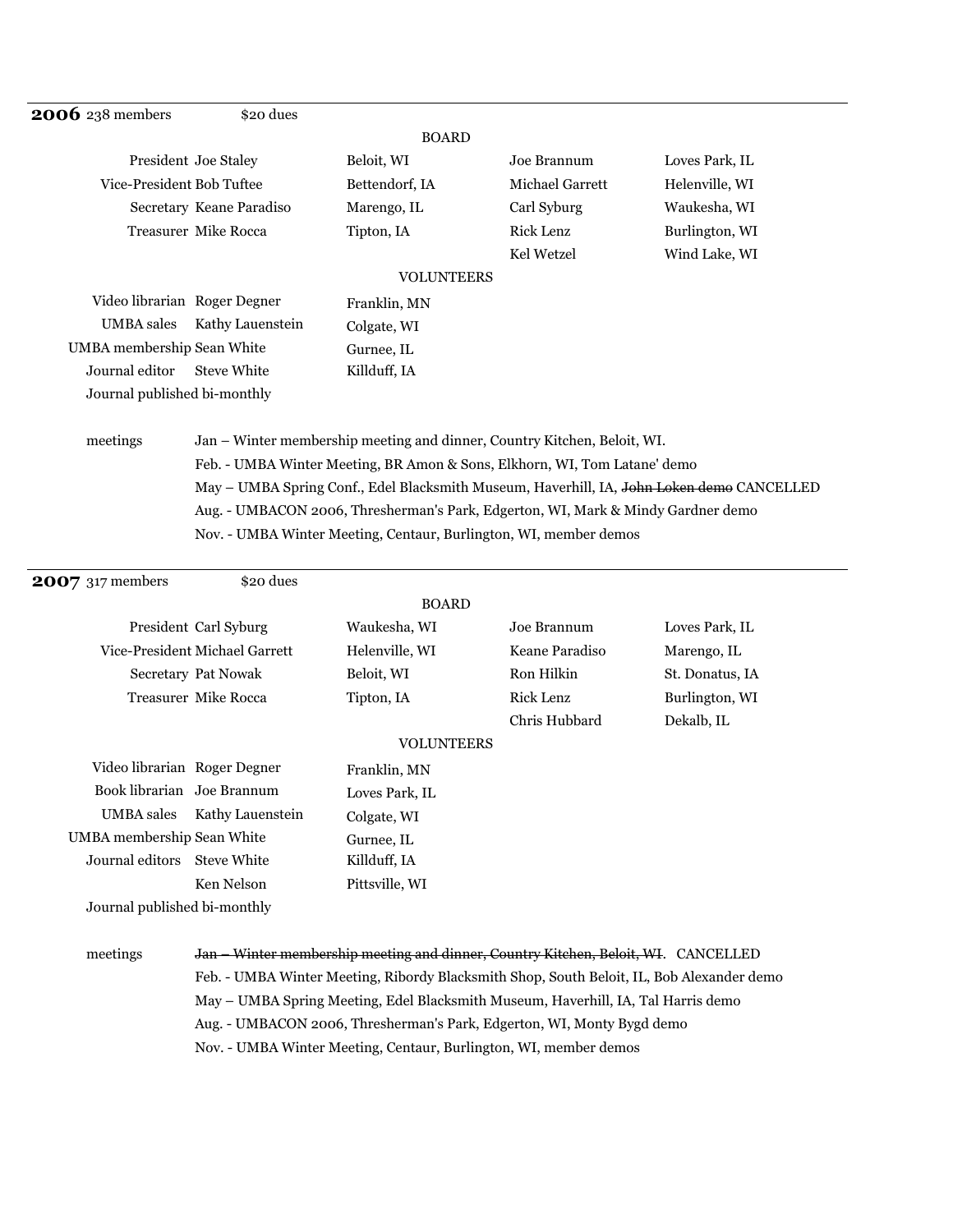| 2008? members                  | \$20 dues        |                   |                      |                  |
|--------------------------------|------------------|-------------------|----------------------|------------------|
|                                |                  | <b>BOARD</b>      |                      |                  |
| President Joe Brannum          |                  | Loves Park, IL    | Dave Brandon         | Rockfalls, IL    |
| Vice-President Chris Hubbard   |                  | Dekalb, IL        | Keane Paradiso       | Marengo, IL      |
| Secretary Pat Nowak            |                  | Beloit, WI        | Ron Hilkin           | St. Donatus, IA  |
| Treasurer Carl Syburg          |                  | Genesee Depot, WI | <b>Chuck Matchen</b> | Spring Grove, IL |
|                                |                  |                   | Will Slagel          | Winfield, IL     |
|                                |                  |                   | <b>Rick Trahan</b>   | Dixon, IL        |
|                                |                  | <b>COMMITTEES</b> |                      |                  |
| Video librarian Roger Degner   |                  | Franklin, MN      |                      |                  |
| Book librarian Joe Brannum     |                  | Loves Park, IL    |                      |                  |
| UMBA sales Kathy Lauenstein    |                  | Colgate, WI       |                      |                  |
| Membership Sean White          |                  | Gurnee, IL        |                      |                  |
| Scholarship Carl Syburg        |                  | Genesee Depot, WI |                      |                  |
| Nominating Joe Brannum         |                  | Loves Park, IL    |                      |                  |
| Website Carl Syburg            |                  | Genesee Depot, WI |                      |                  |
| <b>ABANA</b> liason Ken Nelson |                  | Pittsville, WI    |                      |                  |
| Journal editors Ken Nelson     |                  | Pittsville, WI    |                      |                  |
|                                | Velinda Cheshire | Dixon, Il         |                      |                  |
| Journal published bi-monthly   |                  |                   |                      |                  |

meetings Feb. - UMBA Winter Meeting, Postville Blacksmith Shop, Blanchardville, WI, John Adolph demo May – UMBA Spring Meeting, Edel Blacksmith Museum, Haverhill, IA, Tal Harris demo Aug. - UMBA Summer Conference, Thresherman's Park, Edgerton, WI, Bob Haverstock demo Nov. - UMBA Winter Meeting, Centaur, Burlington, WI, member demos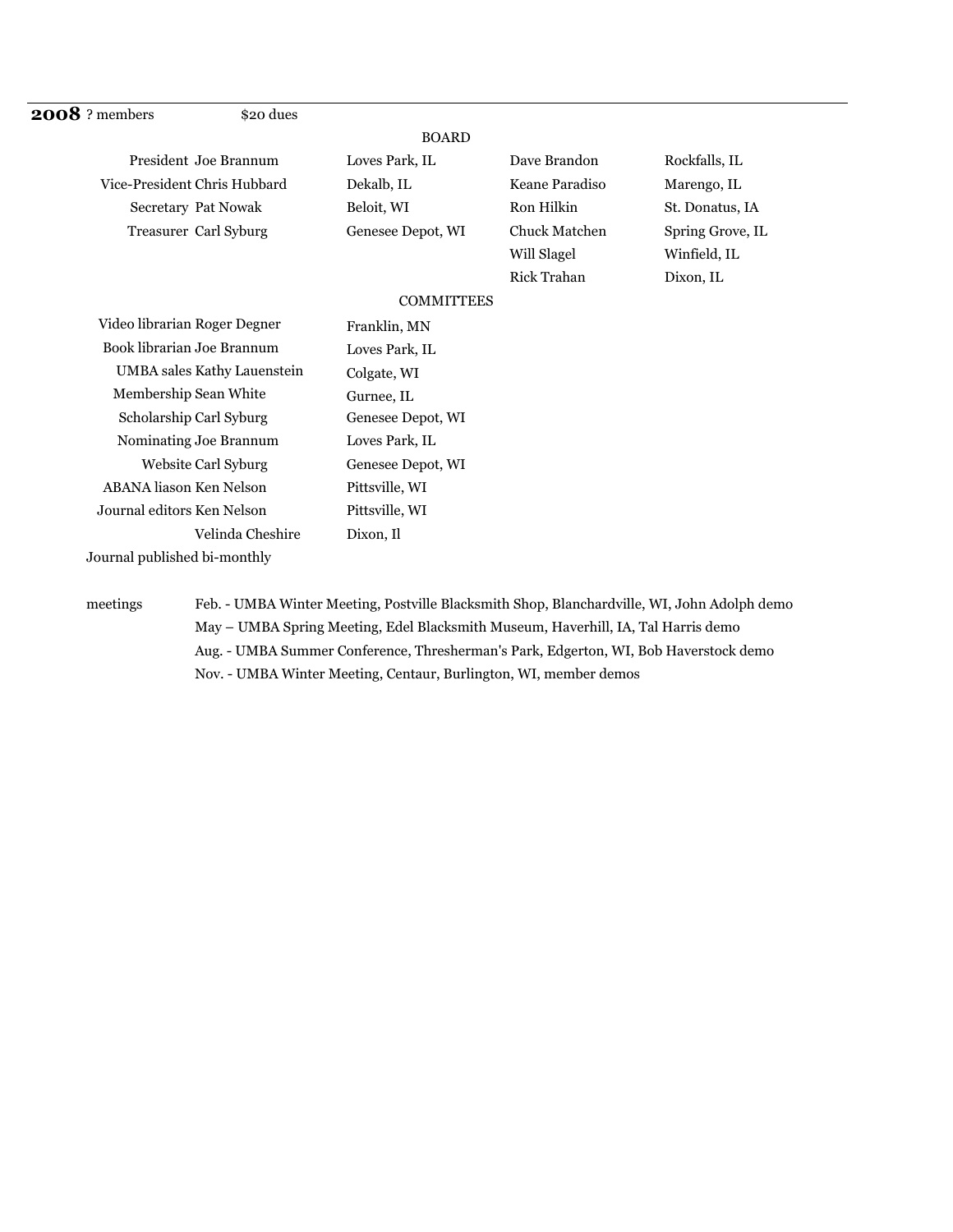| <b>2009</b> ? members           | \$20 dues                   |                   |                       |                  |
|---------------------------------|-----------------------------|-------------------|-----------------------|------------------|
|                                 |                             | <b>BOARD</b>      |                       |                  |
| President Joe Brannum           |                             | Loves Park, IL    | Dave Brandon          | Rockfalls, IL    |
| Vice-President Chris Hubbard    |                             | Dekalb, IL        | <b>Brian Cheshire</b> | Dixon, Il        |
| Secretary Pat Nowak             |                             | Beloit, WI        | Ron Hilkin            | St. Donatus, IA  |
| Treasurer Carl Syburg           |                             | Genesee Depot, WI | <b>Chuck Matchen</b>  | Spring Grove, IL |
|                                 |                             |                   | Will Slagel           | Winfield, IL     |
|                                 |                             |                   | <b>Rick Trahan</b>    | Dixon, IL        |
|                                 |                             | <b>COMMITTEES</b> |                       |                  |
| Video librarian Roger Degner    |                             | Franklin, MN      |                       |                  |
| Book librarian Joe Brannum      |                             | Loves Park, IL    |                       |                  |
| <b>UMBA</b> sales               |                             |                   |                       |                  |
|                                 | Membership Velinda Cheshire | Dixon, Il         |                       |                  |
| Scholarship Joe Brannum         |                             | Loves Park, IL    |                       |                  |
| Nominating Joe Brannum          |                             | Loves Park, IL    |                       |                  |
| Website                         |                             |                   |                       |                  |
| <b>ABANA</b> liason             |                             |                   |                       |                  |
| Journal editor Velinda Cheshire |                             | Dixon, Il         |                       |                  |
| Journal published bi-monthly    |                             |                   |                       |                  |
|                                 |                             |                   |                       |                  |

meetings Feb. - UMBA Winter Meeting, Postville Blacksmith Shop, Blanchardville, WI, Mark Aspery demo May – UMBA Spring Conference, Edel Blacksmith Museum, Haverhill, IA, Kel Wetzel demo Aug. - UMBA Summer Conference, Thresherman's Park, Edgerton, WI, Pat McCarty demo Nov. - UMBA Winter Meeting, Centaur, Burlington, WI, member demos

UMBA sponsored a gas forge building workshop at Pat Nowak's shop.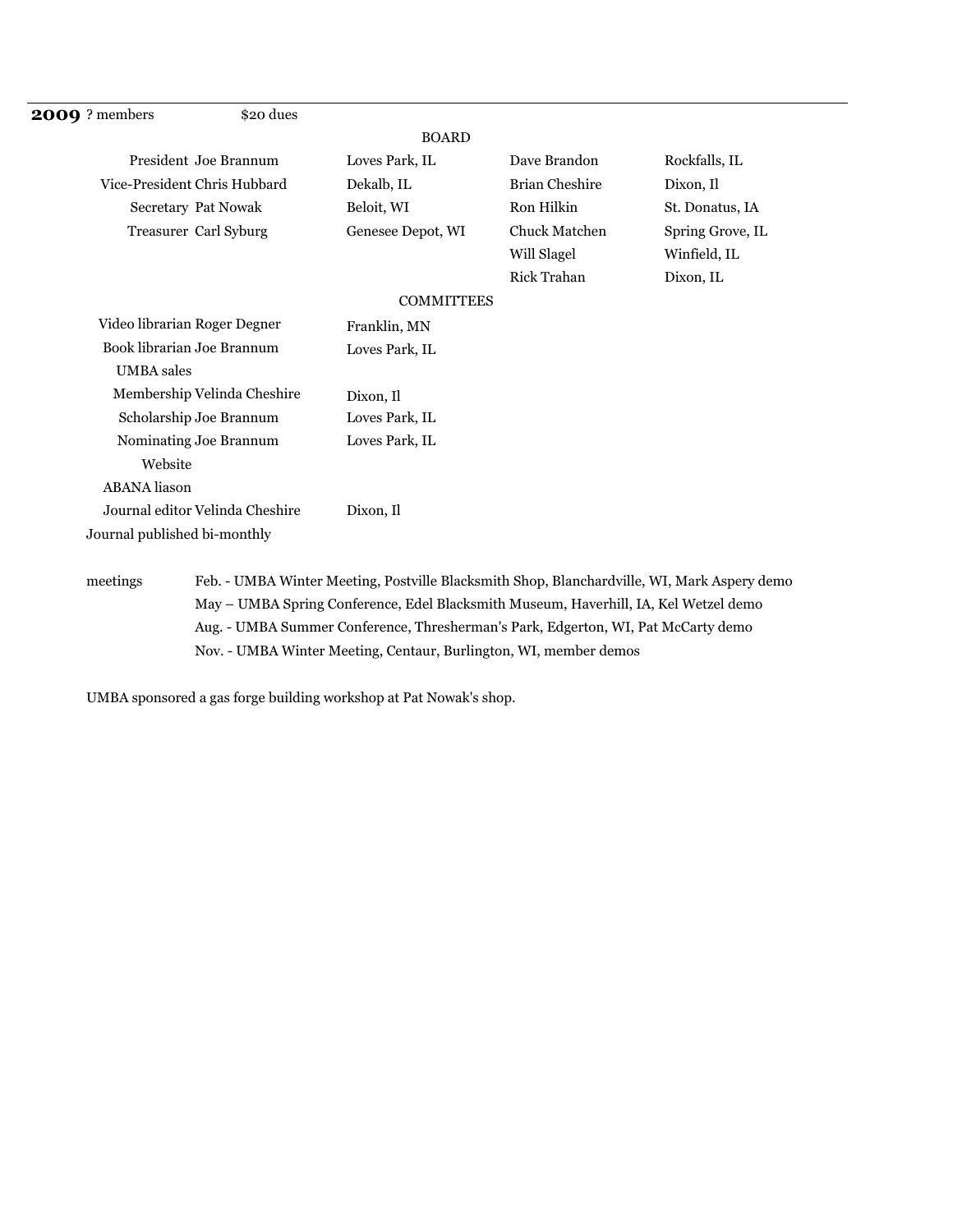| <b>2010</b> 289 members      | \$20 dues                       |                    |                      |                  |
|------------------------------|---------------------------------|--------------------|----------------------|------------------|
|                              |                                 | <b>BOARD</b>       |                      |                  |
|                              | President Joe Brannum           | Loves Park, IL     | Dave Brandon         | Rockfalls, IL    |
| Vice-President Chris Hubbard |                                 | Dekalb, IL         | Brian Cheshire       | Dixon, Il        |
| Secretary Pat Nowak          |                                 | Beloit, WI         | <b>Chuck Matchen</b> | Spring Grove, IL |
|                              | Treasurer Stan Brandon          | Franklin Grove, IL | Will Slagel          | Winfield, IL     |
|                              |                                 |                    | Rick Trahan          | Dixon, IL        |
|                              |                                 | <b>COMMITTEES</b>  |                      |                  |
| Video librarian Roger Degner |                                 | Franklin, MN       |                      |                  |
| <b>UMBA</b> sales            |                                 |                    |                      |                  |
|                              | Membership Velinda Cheshire     | Dixon, Il          |                      |                  |
| Scholarship Joe Brannum      |                                 | Loves Park, IL     |                      |                  |
| Nominating Joe Brannum       |                                 | Loves Park, IL     |                      |                  |
|                              | <b>Website Scott Gross</b>      | Ashton, IL         |                      |                  |
|                              | Journal editor Velinda Cheshire | Dixon, Il          |                      |                  |
| Journal published bi-monthly |                                 |                    |                      |                  |

## meetings Feb. - UMBA Winter Meeting, Ribordy Blacksmith Shop, South Beloit, IL, Ralph Sproul demo May – UMBA Spring Conference, Edel Blacksmith Museum, Haverhill, IA, Bob Patrick demo Aug. - UMBA Summer Conference, Thresherman's Park, Edgerton, WI, Bud Harvey demo Nov. - UMBA Winter Meeting, Centaur, Burlington, WI, member demos

Tax status discussion revealed we are categorized as 501c(7).

Roger Degner recognized with the first UMBA Meritorious Service Award for his work taping more than 400 demos.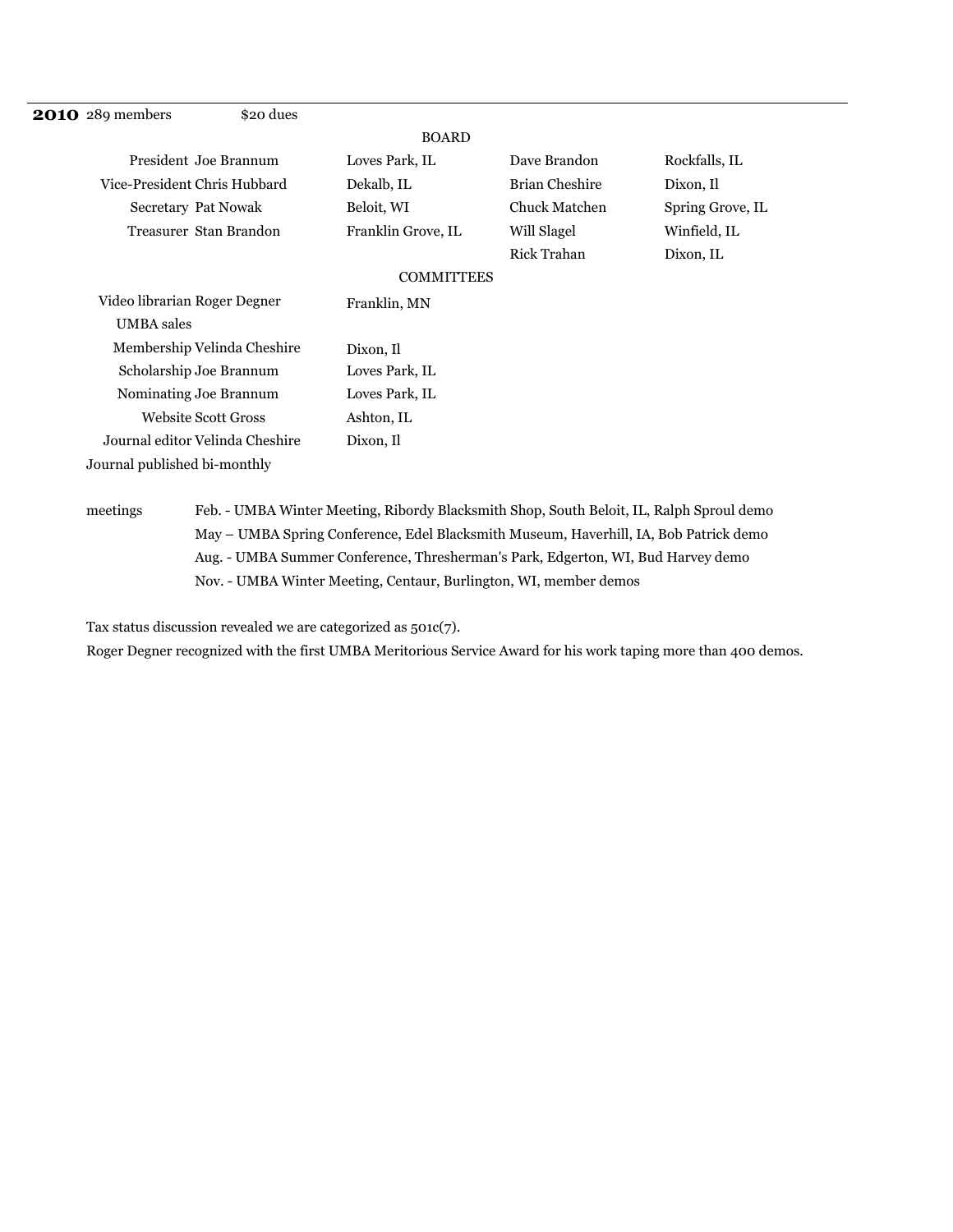| <b>2011</b> 261 members         | \$20 dues                   |                    |                       |                  |
|---------------------------------|-----------------------------|--------------------|-----------------------|------------------|
|                                 |                             | <b>BOARD</b>       |                       |                  |
| President Joe Brannum           |                             | Loves Park, IL     | Dave Brandon          | Rockfalls, IL    |
| Vice-President Chris Hubbard    |                             | Dekalb, IL         | <b>Brian Cheshire</b> | Dixon, Il        |
| Secretary Pat Nowak             |                             | Beloit, WI         | <b>Chuck Matchen</b>  | Spring Grove, IL |
| Treasurer Stan Brandon          |                             | Franklin Grove, IL | <b>Bob Tuftee</b>     | LeClaire, IA     |
|                                 |                             |                    | <b>Rick Trahan</b>    | Dixon, IL        |
|                                 |                             | <b>COMMITTEES</b>  |                       |                  |
| Video librarian Roger Degner    |                             | Franklin, MN       |                       |                  |
|                                 | Membership Velinda Cheshire | Dixon, Il          |                       |                  |
| Scholarship Joe Brannum         |                             | Loves Park, IL     |                       |                  |
| Nominating Joe Brannum          |                             | Loves Park, IL     |                       |                  |
| <b>Website Scott Gross</b>      |                             | Ashton, IL         |                       |                  |
| Journal editor Velinda Cheshire |                             | Dixon, Il          |                       |                  |
| Journal published bi-monthly    |                             |                    |                       |                  |

# meetings Feb. - UMBA Winter Meeting, Ribordy Blacksmith Shop, South Beloit, IL, Rick Furrer demo May – UMBA Spring Conference, Edel Blacksmith Museum, Haverhill, IA, Bill Kaufman demo Aug. - UMBACON Summer 2011, Thresherman's Park, Edgerton, WI, Bill Harvey demo Nov. - UMBA Winter Meeting, Centaur, Burlington, WI, member demos

New web address: www.umbaonline.ning.com

| <b>2012</b> 289 members |                                 | \$20 dues |                    |                   |                  |
|-------------------------|---------------------------------|-----------|--------------------|-------------------|------------------|
|                         |                                 |           | <b>BOARD</b>       |                   |                  |
|                         | President Brian Cheshire        |           | Dixon. Il          | Dave Brandon      | Rockfalls, IL    |
|                         | Vice-President Rick Trahan      |           | Dixon, IL          | Rick Crawford     | Rochelle, IL     |
|                         | <b>Secretary Pat Nowak</b>      |           | Beloit, WI         | Chuck Matchen     | Spring Grove, IL |
|                         | Treasurer Stan Brandon          |           | Franklin Grove, IL | <b>Bob Tuftee</b> | LeClaire, IA     |
|                         |                                 |           |                    | Chris Hubbard     | Dekalb, IL       |
|                         | Website Rick Crawford           |           | Rochelle, IL       |                   |                  |
|                         | Journal editor Velinda Cheshire |           | Dixon, Il          |                   |                  |
|                         | Journal published bi-monthly    |           |                    |                   |                  |
|                         |                                 |           |                    |                   |                  |

# meetings Feb. - UMBA Winter Meeting, Ribordy Blacksmith Shop, South Beloit, IL, Gordon Williams demo May – UMBACON Spring 2012, Edel Blacksmith Museum, Haverhill, IA, Kate Dineen demo Aug. - UMBACON Summer 2012, Thresherman's Park, Edgerton, WI, Dan Wildoff demo Nov. - UMBACON Fall Meeting, Centaur, Burlington, WI, member demos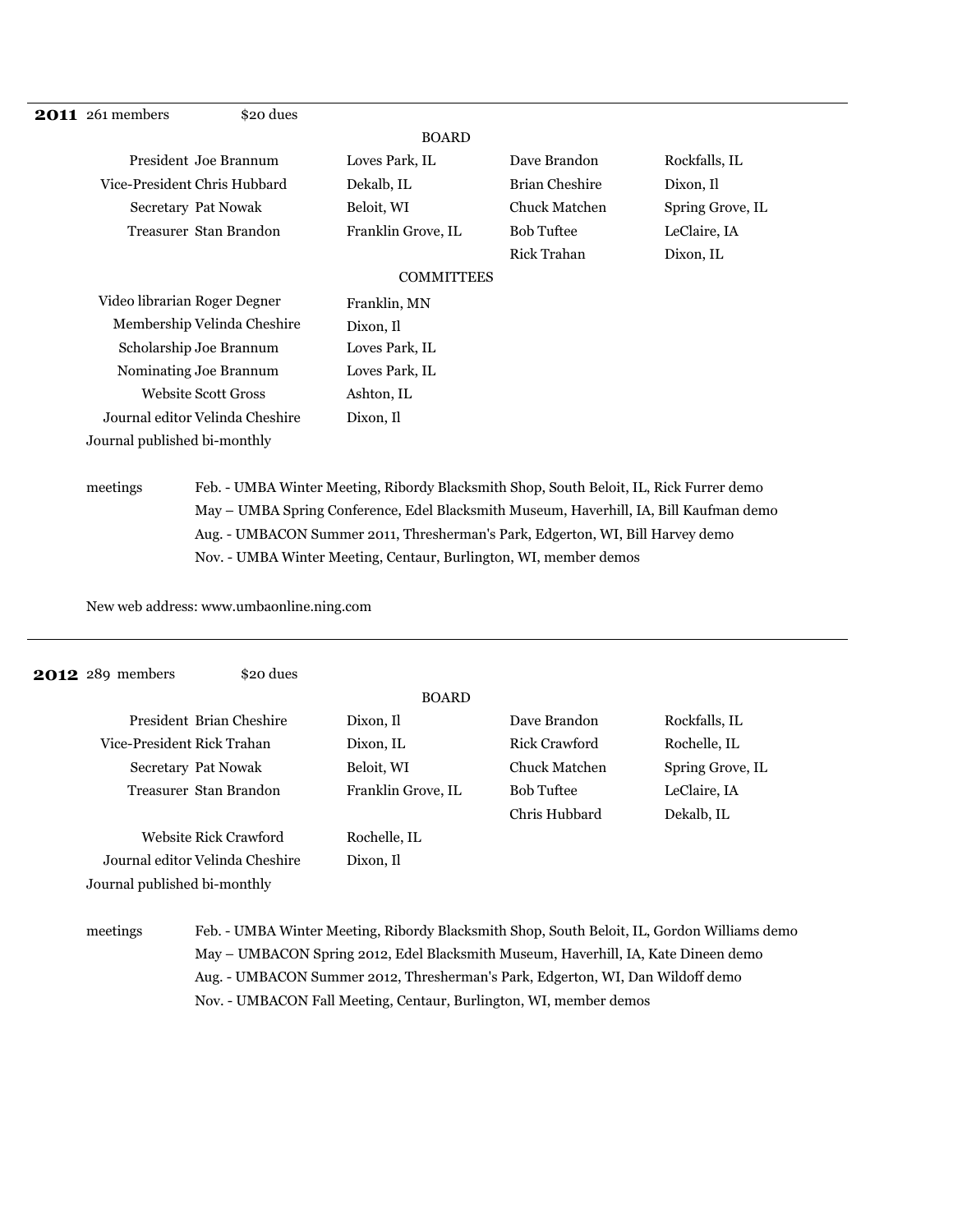| <b>2013</b> 250 members              | \$20 dues                       |                                                                                             |                      |                  |
|--------------------------------------|---------------------------------|---------------------------------------------------------------------------------------------|----------------------|------------------|
|                                      |                                 | <b>BOARD</b>                                                                                |                      |                  |
|                                      | President Brian Cheshire        | Dixon, Il                                                                                   | Mike Garrett         | Helenville, WI   |
| Vice-President Rick Trahan           |                                 | Dixon, IL                                                                                   | <b>Rick Crawford</b> | Rochelle, IL     |
|                                      | Secretary Dave Brandon          | Rockfalls, IL                                                                               | <b>Chuck Matchen</b> | Spring Grove, IL |
|                                      | Treasurer Stan Brandon          | Franklin Grove, IL                                                                          | <b>Bob Tuftee</b>    | LeClaire, IA     |
|                                      |                                 |                                                                                             | Jim Ribordy          | South Beloit, IL |
|                                      |                                 | <b>COMMITTEES</b>                                                                           |                      |                  |
| <b>Education Committee Pat Nowak</b> |                                 | Beloit, WI                                                                                  |                      |                  |
|                                      | <b>Chuck Matchen</b>            | Spring Grove, IL                                                                            |                      |                  |
|                                      | Rick Crawford                   | Rochelle, IL                                                                                |                      |                  |
|                                      | Website Rick Crawford           | Rochelle, IL                                                                                |                      |                  |
|                                      | Journal editor Velinda Cheshire | Dixon, Il                                                                                   |                      |                  |
| Journal published bi-monthly         |                                 |                                                                                             |                      |                  |
|                                      |                                 |                                                                                             |                      |                  |
| meetings                             |                                 | Feb. - UMBA Winter Conference, Ribordy Blacksmith Shop, South Beloit, IL, Steve Parker demo |                      |                  |
|                                      |                                 | May - UMBA Conference Spring, Edel Blacksmith Museum, Haverhill, IA, Bob Tuftee demo        |                      |                  |
|                                      |                                 |                                                                                             |                      |                  |

Aug. - UMBA Conference Summer, Badger Steam & Gas, Baraboo, WI, Phil Cox demo with a Nathan Robertson hammer making workshop

Nov. - UMBA Conference Fall, Centaur, Burlington, WI, member demos

Decision made not to pursue 501c(3) status. 501c(7) is the current status.

| <b>2014</b> ? members                | \$20 dues                                                                               |                                                                                          |                    |                    |  |  |
|--------------------------------------|-----------------------------------------------------------------------------------------|------------------------------------------------------------------------------------------|--------------------|--------------------|--|--|
|                                      |                                                                                         | <b>BOARD</b>                                                                             |                    |                    |  |  |
|                                      | President Jim Ribordy                                                                   | South Beloit, IL                                                                         | Paul Sperbeck      | South Beloit, IL   |  |  |
| Vice-President Mike Garrett          |                                                                                         | Helenville, WI                                                                           | Rick Crawford      | Rochelle, IL       |  |  |
|                                      | Secretary Andy Svoboda                                                                  | Brodhead, WI                                                                             | <b>Rick Trahan</b> | Dixon, IL          |  |  |
| Treasurer Rick Medd                  |                                                                                         | Clinton, IA                                                                              | <b>Bob Tuftee</b>  | LeClaire, IA       |  |  |
|                                      |                                                                                         |                                                                                          | Stan Brandon       | Franklin Grove, IL |  |  |
|                                      |                                                                                         | <b>COMMITTEES</b>                                                                        |                    |                    |  |  |
| <b>Education Committee Pat Nowak</b> |                                                                                         | Beloit, WI                                                                               |                    |                    |  |  |
|                                      | <b>Chuck Matchen</b>                                                                    | Spring Grove, IL                                                                         |                    |                    |  |  |
|                                      | <b>Rick Crawford</b>                                                                    | Rochelle, IL                                                                             |                    |                    |  |  |
| Website                              |                                                                                         |                                                                                          |                    |                    |  |  |
| Journal editor Stan Brandon.         |                                                                                         | Franklin Grove, IL                                                                       |                    |                    |  |  |
| Journal published quarterly          |                                                                                         |                                                                                          |                    |                    |  |  |
| meetings                             |                                                                                         | Feb. - UMBA Winter Conference, Ribordy Blacksmith Shop, South Beloit, IL, Rick Medd demo |                    |                    |  |  |
|                                      | May - UMBA Conference Spring, Edel Blacksmith Museum, Haverhill, IA, Bob Tuftee demo    |                                                                                          |                    |                    |  |  |
|                                      | Aug. - UMBA Conference Summer, Badger Steam & Gas, Baraboo, WI, Allan Kress demo with a |                                                                                          |                    |                    |  |  |
|                                      |                                                                                         | jewelry workshop with Allison Bohorfoush                                                 |                    |                    |  |  |
|                                      | Nov. - UMBA Conference Fall, Centaur, Burlington, WI, member demos                      |                                                                                          |                    |                    |  |  |

The Journal moves to a quarterly publication.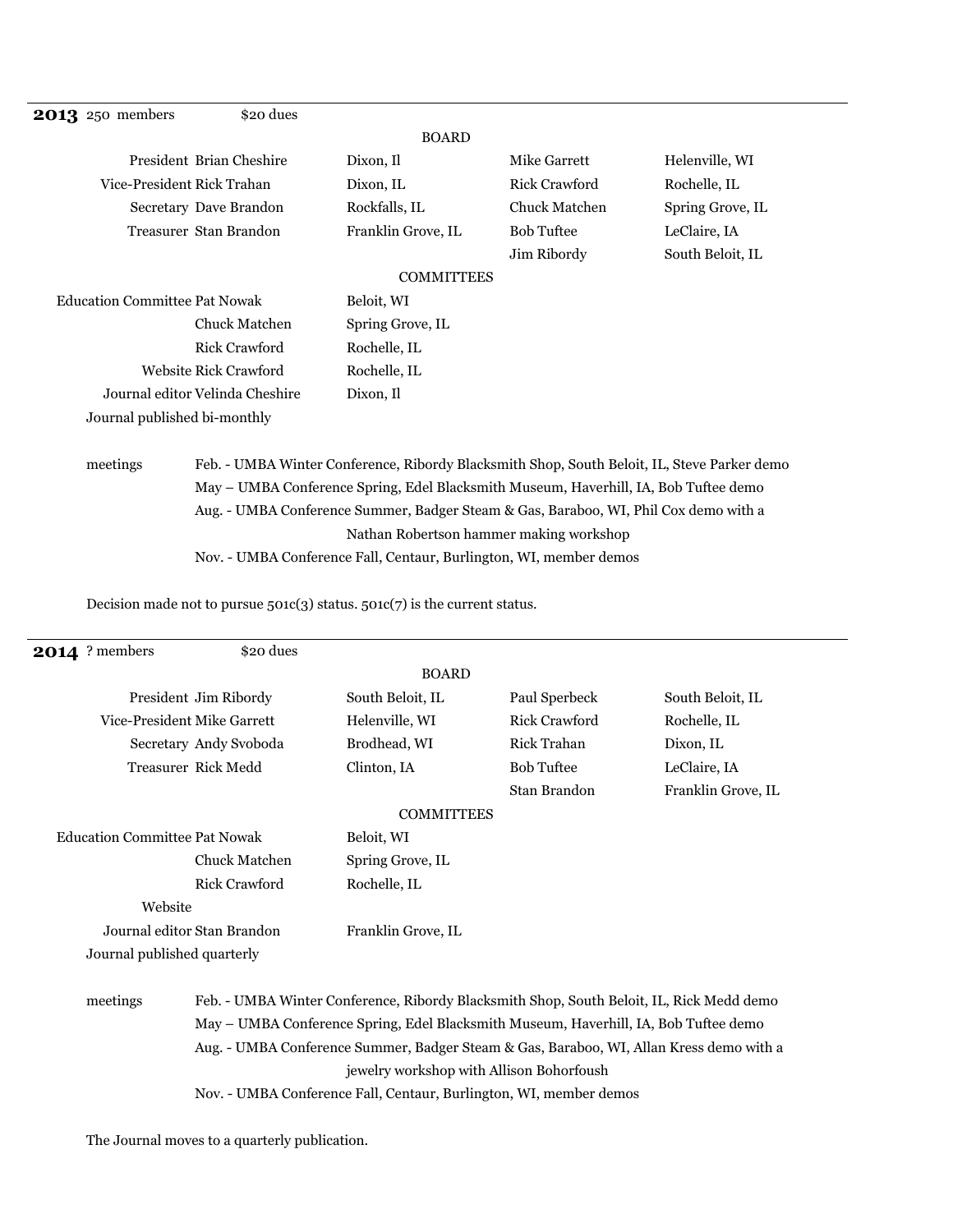| <b>2015</b> ? members                | \$20 dues              |                                                                                          |                   |                     |
|--------------------------------------|------------------------|------------------------------------------------------------------------------------------|-------------------|---------------------|
|                                      |                        | <b>BOARD</b>                                                                             |                   |                     |
|                                      | President Jim Ribordy  | South Beloit, IL                                                                         | Paul Sperbeck     | South Beloit, IL    |
| Vice-President Mike Garrett          |                        | Helenville, WI                                                                           | Keane Paradiso    | Marengo, IL         |
|                                      | Secretary Andy Svoboda | Brodhead, WI                                                                             | James Handzel     | Rolling Meadows, IL |
|                                      | Treasurer Rick Medd    | Clinton, IA                                                                              | <b>Bob Tuftee</b> | LeClaire, IA        |
|                                      |                        |                                                                                          | Stan Brandon      | Franklin Grove, IL  |
|                                      |                        | <b>COMMITTEES</b>                                                                        |                   |                     |
| <b>Education Committee Pat Nowak</b> |                        | Beloit, WI                                                                               |                   |                     |
|                                      | <b>Chuck Matchen</b>   | Spring Grove, IL                                                                         |                   |                     |
|                                      | Rick Crawford          | Rochelle, IL                                                                             |                   |                     |
| Website Cris Coleman                 |                        | South Beloit, IL                                                                         |                   |                     |
| Membership Coordinator Paul Sperbeck |                        | South Beloit, IL                                                                         |                   |                     |
| Journal editor Stan Brandon          |                        | Franklin Grove, IL                                                                       |                   |                     |
| Journal published quarterly          |                        |                                                                                          |                   |                     |
|                                      |                        |                                                                                          |                   |                     |
| meetings                             |                        | Feb. - UMBA Winter Conference, Ribordy Blacksmith Shop, South Beloit, IL, Pep Gomez demo |                   |                     |
|                                      |                        | $\mathbf{r}_1$                                                                           |                   |                     |

May – UMBA Conference Spring, Edel Blacksmith Museum, Haverhill, IA, Steve O'Grady demo Aug. - UMBA Conference Summer, Badger Steam & Gas, Baraboo, WI, Tom Willoughby demo with a wood carving workshop Friday.

Nov. - UMBA Conference Fall, Centaur, Burlington, WI, member demos

Roger Degner resigns from taping and selling videos.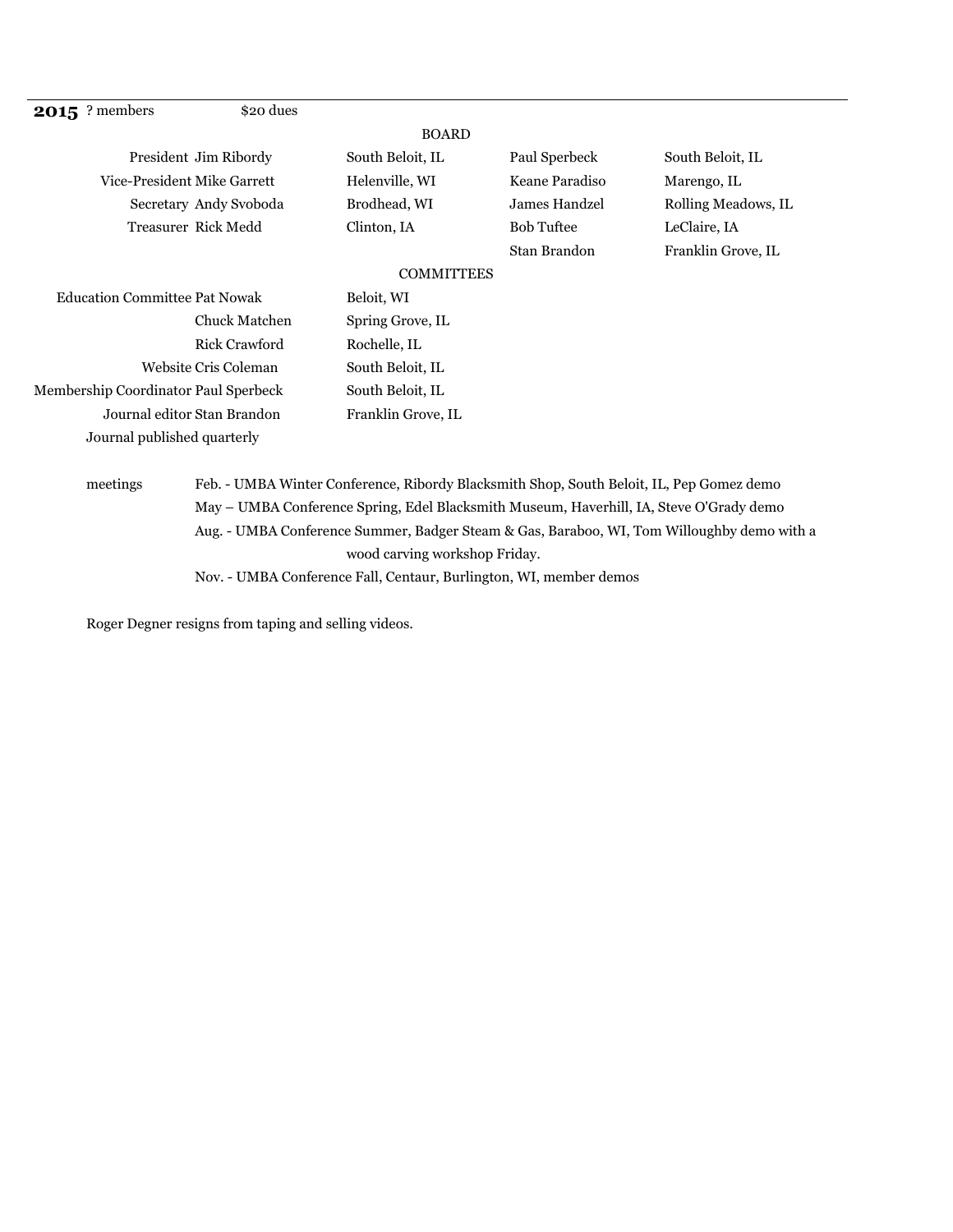| <b>2016</b> ? members                | \$20 dues              |                    |                   |                     |
|--------------------------------------|------------------------|--------------------|-------------------|---------------------|
|                                      |                        | <b>BOARD</b>       |                   |                     |
| President Jim Ribordy                |                        | South Beloit, IL   | Paul Sperbeck     | South Beloit, IL    |
| Vice-President Hubert Van De Pas     |                        | Plymouth, WI       | Keane Paradiso    | Marengo, IL         |
|                                      | Secretary Andy Svoboda | Brodhead, WI       | James Handzel     | Rolling Meadows, IL |
| Treasurer Rick Medd                  |                        | Clinton, IA        | <b>Bob Tuftee</b> | LeClaire, IA        |
|                                      |                        |                    | Michael Kazmerski | South Beloit, IL    |
|                                      |                        | <b>COMMITTEES</b>  |                   |                     |
| <b>Education Committee Pat Nowak</b> |                        | Beloit, WI         |                   |                     |
|                                      | Chuck Matchen          | Spring Grove, IL   |                   |                     |
| Website Cris Coleman                 |                        | South Beloit, IL   |                   |                     |
| Membership Coordinator Paul Sperbeck |                        | South Beloit, IL   |                   |                     |
| Journal editors Stan Brandon         |                        | Franklin Grove, IL |                   |                     |
|                                      | Paul Novorolsky        | Saint Germain, WI  |                   |                     |
| Journal published quarterly          |                        |                    |                   |                     |

## meetings Feb. - UMBA Winter Conference, Ribordy Blacksmith Shop, South Beloit, IL, Jeff Mohr demo May – UMBA Conference Spring, Edel Blacksmith Museum, Haverhill, IA, John Lovin demo Aug. - UMBA Conference Summer, Badger Steam & Gas, Baraboo, WI, Steve Williamson demo Nov. - UMBA Conference Fall, Centaur, Burlington, WI, Doc Shertz demo

New web address: www.umba.name

A gas forge build workshop produced 21 gas forges.

A banner for the teaching trailer invites people to "The Other Side of the Anvil".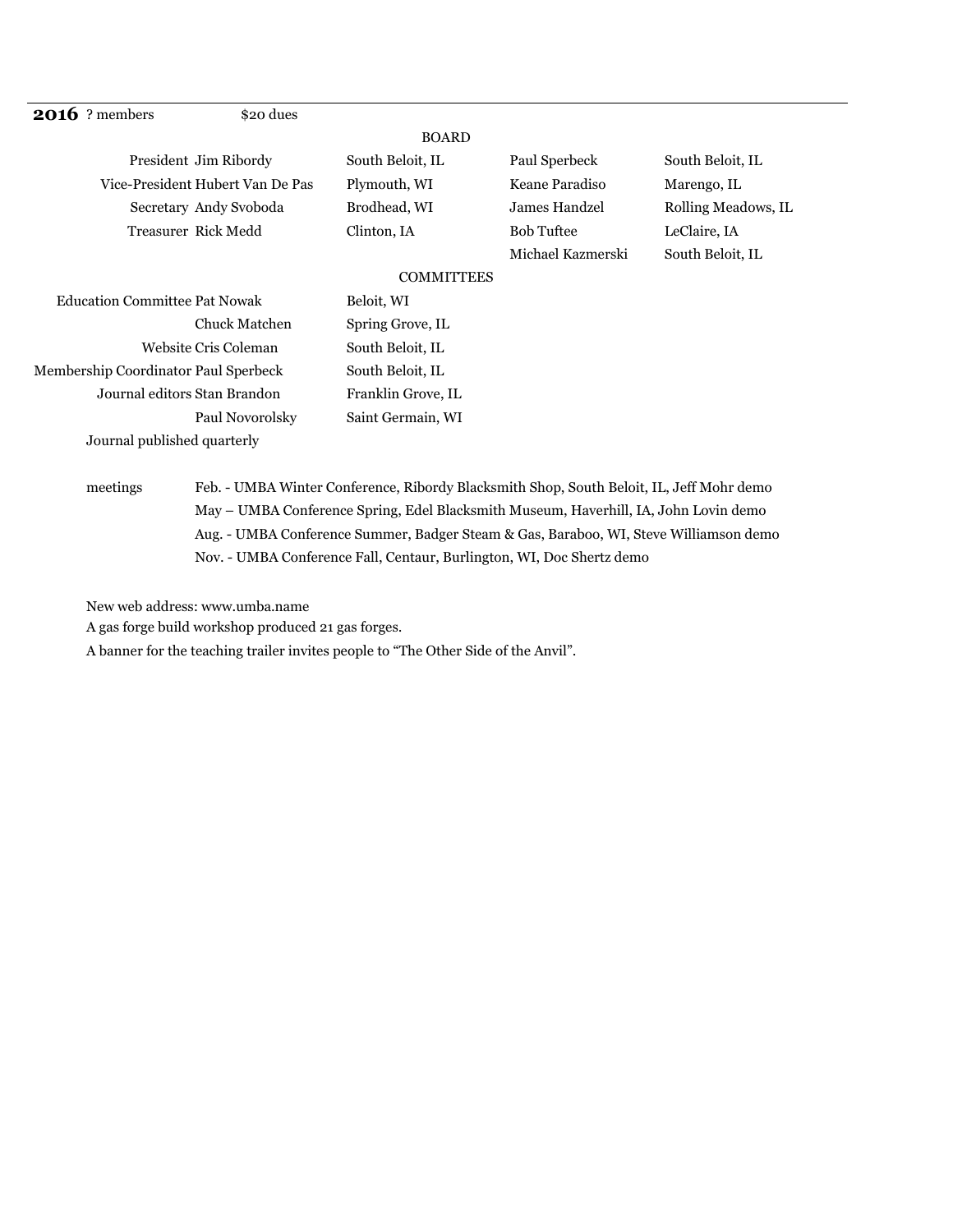| \$20 dues<br>? members<br>2017       |                   |                   |                     |
|--------------------------------------|-------------------|-------------------|---------------------|
|                                      | <b>BOARD</b>      |                   |                     |
| President Jim Ribordy                | South Beloit, IL  | Mike Garrett      | Helenville, WI      |
| Vice-President Hubert Van De Pas     | Plymouth, WI      | Keane Paradiso    | Marengo, IL         |
| Secretary Andy Svoboda               | Brodhead, WI      | James Handzel     | Rolling Meadows, IL |
| Treasurer Rick Medd                  | Clinton, IA       | <b>Bob Tuftee</b> | LeClaire, IA        |
|                                      |                   | Michael Kazmerski | South Beloit, IL    |
|                                      | <b>COMMITTEES</b> |                   |                     |
| <b>Education Committee Pat Nowak</b> | Beloit, WI        |                   |                     |
| Chuck Matchen                        | Spring Grove, IL  |                   |                     |
| Website Cris Coleman                 | South Beloit, IL  |                   |                     |
| Membership Coordinator Paul Sperbeck | South Beloit, IL  |                   |                     |

Feb. - UMBA Winter Conference, Ribordy Blacksmith Shop, South Beloit, IL, Roy Bloom demo May – UMBA Conference Spring, Edel Blacksmith Museum, Haverhill, IA, Jeff Farmer demo Aug. - UMBA Conference Summer, Badger Steam & Gas, Baraboo, WI, Ernie Dorrill demo

Other Side of the Anvil events

Journal published quarterly

We took the teaching trailer to our first Midwest FireFest in Cambridge, WI.

meetings Jan – Winter membership meeting and dinner, Copper Falls, Clinton, WI.

Nov. - UMBA Conference Fall, Centaur, Burlington, WI, member demo

Journal editor Paul Novorolsky Saint Germain, WI

| <b>2018</b> ? members                    | \$20 dues                                                                              |                                                                                                  |                                                                                   |                     |  |
|------------------------------------------|----------------------------------------------------------------------------------------|--------------------------------------------------------------------------------------------------|-----------------------------------------------------------------------------------|---------------------|--|
|                                          |                                                                                        | <b>BOARD</b>                                                                                     |                                                                                   |                     |  |
|                                          | President Jim Ribordy                                                                  | South Beloit, IL                                                                                 | Mike Garrett                                                                      | Helenville, WI      |  |
|                                          | Vice-President Hubert Van De Pas                                                       | Plymouth, WI                                                                                     | Keane Paradiso                                                                    | Marengo, IL         |  |
|                                          | Secretary Andy Svoboda                                                                 | Brodhead, WI                                                                                     | <b>James Handzel</b>                                                              | Rolling Meadows, IL |  |
|                                          | Treasurer Rick Medd                                                                    | Clinton, IA                                                                                      | <b>Bob Tuftee</b>                                                                 | LeClaire, IA        |  |
|                                          |                                                                                        |                                                                                                  | Michael Kazmerski                                                                 | South Beloit, IL    |  |
|                                          |                                                                                        | <b>COMMITTEES</b>                                                                                |                                                                                   |                     |  |
| Website Cris Coleman                     |                                                                                        | South Beloit, IL                                                                                 |                                                                                   |                     |  |
| Membership Coordinator Hubert Van De Pas |                                                                                        | Plymouth, WI                                                                                     |                                                                                   |                     |  |
| Journal editor Paul Novorolsky           |                                                                                        | Saint Germain, WI                                                                                |                                                                                   |                     |  |
| Journal published quarterly              |                                                                                        |                                                                                                  |                                                                                   |                     |  |
| meetings                                 |                                                                                        |                                                                                                  | Jan – Winter membership meeting and dinner, Copper Falls, Clinton, WI.            |                     |  |
|                                          |                                                                                        | Feb. - UMBA Winter Conference, Ribordy Blacksmith Shop, South Beloit, IL, Darold Rinedollar demo |                                                                                   |                     |  |
|                                          | May - UMBA Conference Spring, Edel Blacksmith Museum, Haverhill, IA, Aaron Howard demo |                                                                                                  |                                                                                   |                     |  |
|                                          |                                                                                        |                                                                                                  | Aug. - UMBA Conference Summer, Badger Steam & Gas, Baraboo, WI, John Bennett demo |                     |  |
|                                          |                                                                                        |                                                                                                  | Nov. - UMBA Conference Fall, Centaur, Burlington, WI, Doc Schertz demo            |                     |  |

The trailer went to a new, one-day event in Galena, IL.